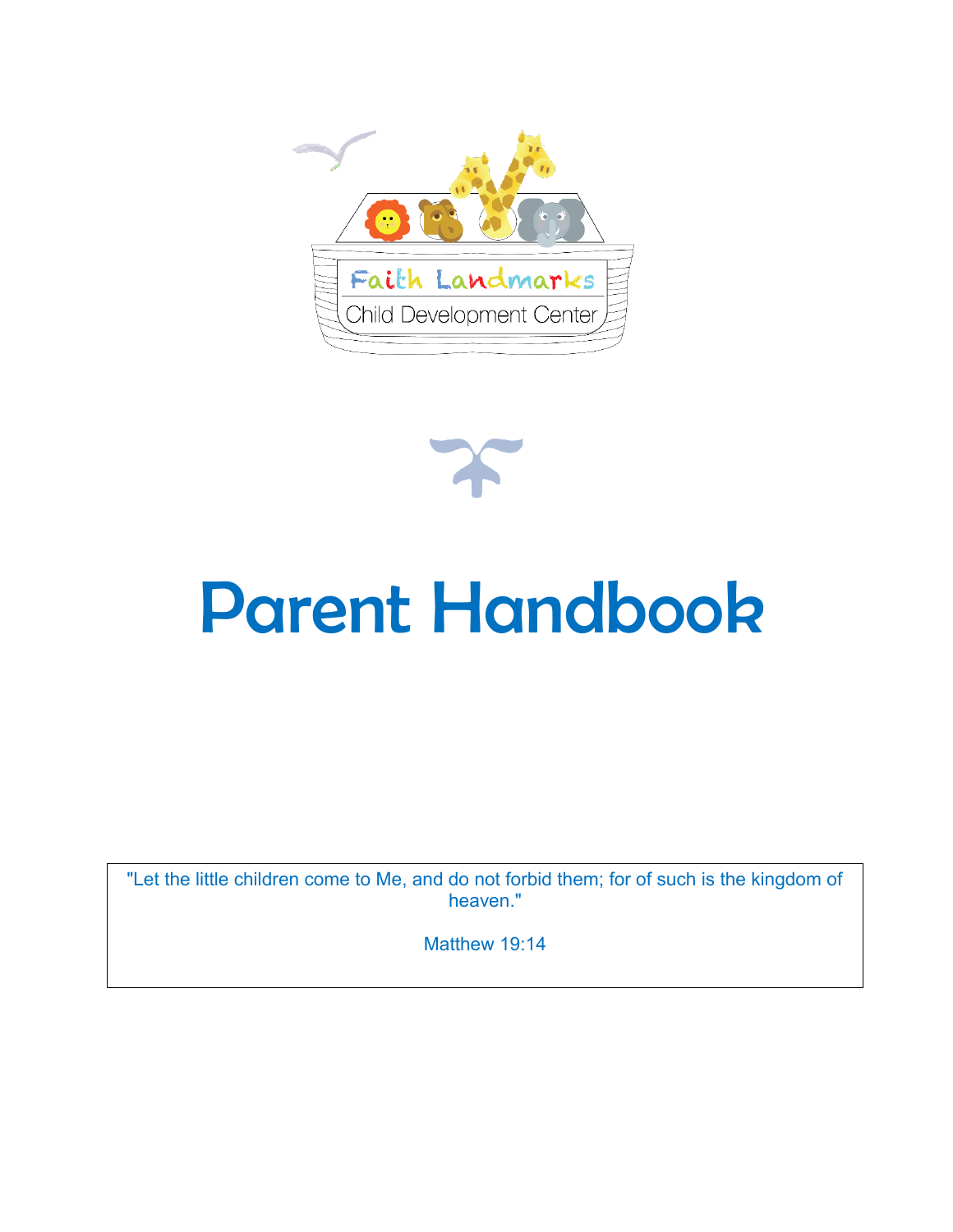# TABLE OF CONTENTS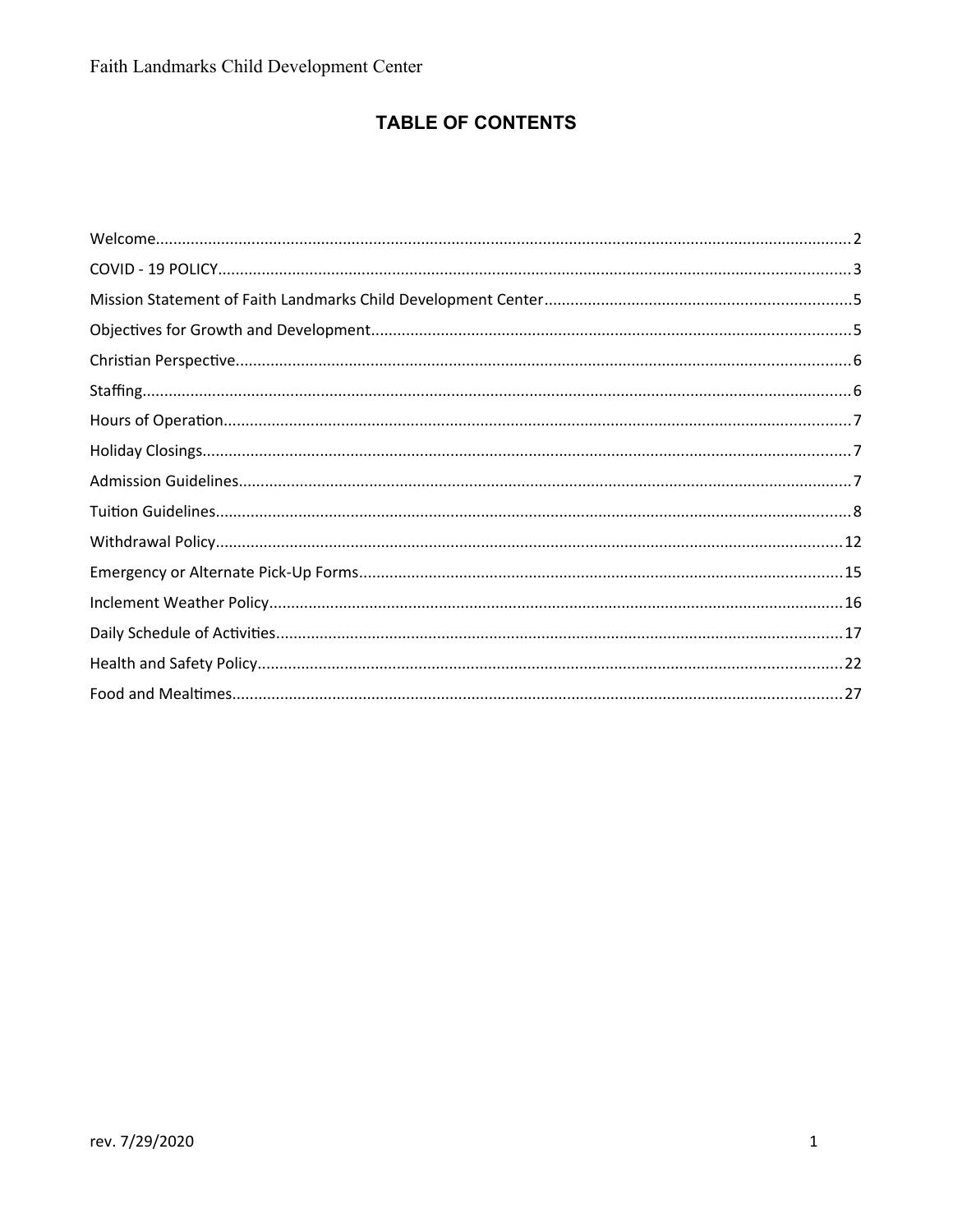# Welcome**!**

We are delighted that you have chosen Faith Landmarks Child Development Center (FLCDC) to fulfill your childcare needs.

Caring for your child is a responsibility we take very seriously. It is our goal to provide a loving Christ-centered atmosphere that emphasizes the development of the whole child: spirit, mind and body.

We have qualified teachers and staff who are dedicated to providing quality child care and education for our children.

We want the best for you and your child and we believe that the care of your child is the single most important consideration when you work outside the home.

We commit to daily interaction with loving and caring people who can positively influence your child's future and strive to meet the physical, cognitive, social and emotional growth of each individual child in a caring and supportive atmosphere.

Please take time to read this handbook, as it will answer many of the questions you may have concerning our policies and procedures. Our goal is to supplement your parenting and support you in your role. We encourage you to become an active participant in our daycare and programs we offer. If you have any questions, concerns or problems, feel free to talk to your child's teacher or the center's director.

It is our goal that you feel at ease and confident about the place where your child spends their day.

Should you have any questions, our staff will do our best to meet your needs.

Sincerely,

Administration and Staff Faith Landmarks Child Development Center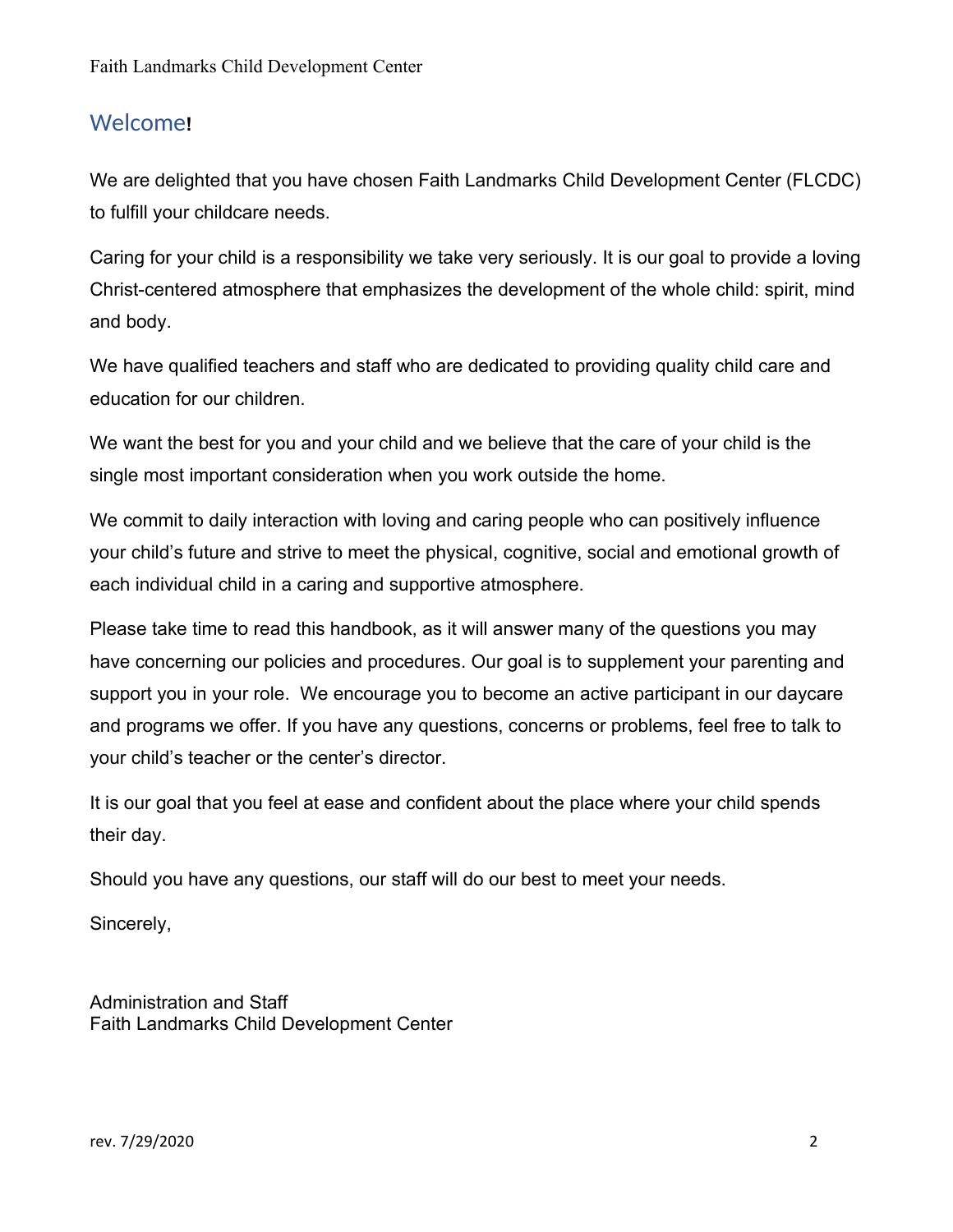#### FLCDC COVID-19 GUIDELINES

#### 29 JULY 2020

- FAITH LANDMARKS MINISTRIES ADHERES TO ALL FEDERAL AND STATE LAWS AND MANDATES
- STUDENTS MUST LIVE WITHIN A 50 MILE RADIUS OF FLM
- STUDENTS WILL BE SEPARATED INTO CLASSES OF A MAXIMUM OF 10 STUDENTS AND 1-2 **STAFF**
- STUDENTS MAY NOT MIX CLASSES OR GROUPS
- SOCIAL DISTANCING DEFINITIONS:
	- $\circ$  6 FT MINIMUM AT ALL TIMES WHEN PARTICIPATING IN CLASS, APPROVED ACTIVITY, EATING OR DRINKING
	- o 10 FT MINIMUM WHEN ENGAGING IN PHYSICAL ACTIVITY THAT PRODUCES AEROBIC **BREATHING**
- FACE COVERINGS MUST BE WORN BY STAFF AT ALL TIMES
- ALL STUDENTS WILL BE SCREENED BY DSS TRAINED STAFF UPON ARRIVAL EACH MORNING AND BEFORE LUNCH, INCLUDING BODY TEMPERATURE BY INFRARED THERMOMETER
- MEDICAL GRADE PPE WILL BE PROVIDED FOR STAFF PERFORMING DAILY HEALTH SCREENINGS
- ANY STUDENT EXHIBITING THE FOLLOWING SYMPTOMS WILL NOT BE PERMITTED FOR 14 DAYS WITHOUT A NEGATIVE COVID-19 TEST FROM AN AUTHORIZED VA TEST LOCATION
- STUDENTS PRESENTING WITH A COMBINATION OF THE FOLLOWING SYMPTOMS WILL BE ISOLATED IN A DESIGNATED ROOM WHILE WAITING FOR PARENTS/LEGAL GUARDIANS TO ARRIVE. STUDENTS NOT PICKED UP WITHIN 2 HOURS WILL BE TRANSPORTED BY RESCUE SQUAD TO THE NEAREST APPROVED AND AVAILABLE MEDICAL FACILITY. FLCDC IS NOT RESPONSIBLE FOR CHARGES INCURRED.
- COVID-19 SYMPTOMS INCLUDE, BUT ARE NOT LIMITED TO:
	- $\circ$  FEVER (OVER 100.4)
	- o COUGH
	- o NEW SHORTNESS OF BREATH/DIFFICULTY BREATHING
	- o CHILLS
	- o MUSCLE PAIN
	- o SORE THROAT
	- o NEW LOSS OF TASTE OR SMELL
- POSITIVE TESTS OF COVID-19 WILL RESULT IN HOME QUARANTINE OF ENTIRE CLASS GROUP FOR 14 DAYS.
- PARENTS/GUARDIANS OF STUDENTS ARE REQUIRED TO REPORT CONTACT OF ANYONE IN THEIR HOUSEHOLD GROUP WITH ANY PERSON EXHIBITING SYMPTOMS OF COVID-19, TRAVEL TO AN OUTBREAK AREA AS DEFINED BY FEDERAL OR STATE HEALTH DEPARTMENTS, OR CONTACT WITH A PERSON WHO HAS TRAVELED TO AN OUTBREAK AREA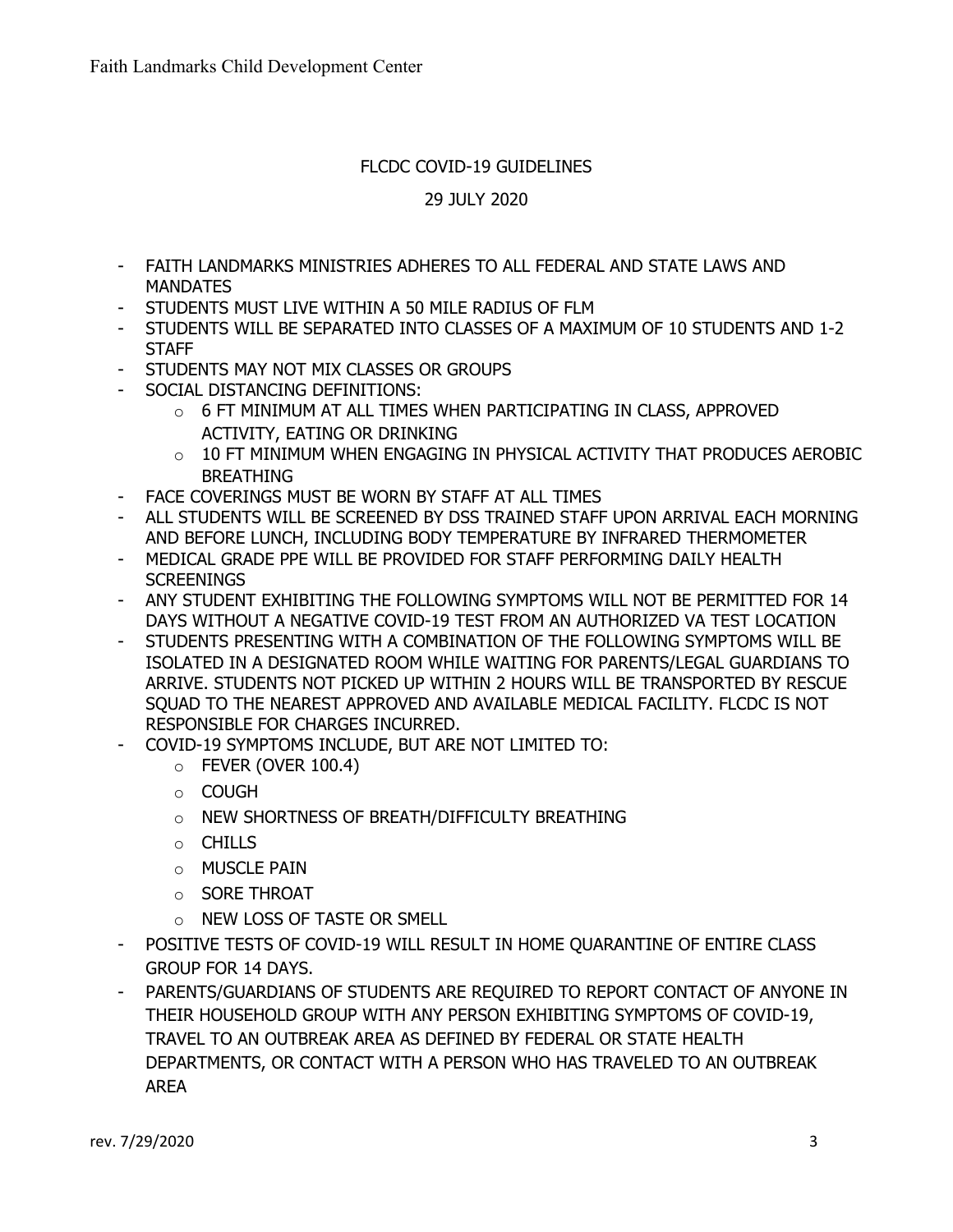- CONTACT REPORTS WILL BE RECORDED IN THE FLCDC COVID-19 CONTACT LOG
- FAILURE TO REPORT CONTACT WITH A PERSON EXHIBITING COVID-19 SYMPTOMS, TRAVEL TO AN OUTBREAK AREA, OR CONTACT WITH A PERSON WHO HAS BEEN TO AN OUTBREAK AREA, MAY RESULT IN EXPULSION
- HANDWASHING OF 20 SEC OR MORE WILL BE REOUIRED UPON ARRIVAL, WHEN RETURNING FROM OUTDOORS, FOLLOWING RESTROOM VISITS, BEFORE MEALS, WHEN CHANGING ACTIVITIES INDOORS, AND A MINIMUM OF EVERY TWO HOURS WHEN INDOORS
- CLASSROOMS WILL BE FULLY SANITIZED EACH EVENING
- APPROVED SIGNAGE REGARDING FACE COVERING POLICY, HAND-WASHING TECHNIQUE, AND COVID-19 SYMPTOMS WILL BE POSTED AT HIGHLY VISIBLE LOCATIONS
- DISPOSABLE GLOVES AND APPROVED CLEANING/SANITIZING SUPPLIES WILL BE PROVIDED AND MUST BE USED THROUGHOUT THE DAY
- ONLY NON-POROUS ACTIVITY ITEMS, OR DISPOSABLE, SINGLE-USE ITMES MAY BE USED
- ALL GAMES, SPORTS EQUIPMENT, OR ANY ACTIVITY ITEM MUST BE SANITIZED OR DISPOSED OF AFTER EACH USE, OR WHEN BEING USED BY A DIFFERENT CLASS
- NO SHARING OF LUNCH ITEMS, ELECTRONIC DEVICES, TOYS, GAMES, BOOKS, LEARNING AIDS, OR PERSONAL BELONGINGS WILL BE PERMITTED
- DRINKING DIRECTLY FROM WATER FOUNTAINS WILL NOT BE PERMITTED
- STUDENTS WILL EAT WITH THEIR OWN CLASS WHILE MAINTAINING SOCIAL DISTANCING EATING WITH OTHER CLASSROOM GROUPS IS NOT PERMITTED
- PARENTS MAY ELECT TO KEEP THEIR CHILDREN, INCLUDING THOSE WITH HIGHER HEALTH RISKS, AT HOME ANY TIME THEY CHOOSE. PARENTS WILL BE BILLED AT A DAY RATE FOR DAYS USED IN A WEEKLY BILLING PERIOD BUT WILL NOT EXCEED THE WEEKLY RATE.
- PARENTS ELECTING TO KEEP THEIR CHILDREN AT HOME WILL NOT HAVE TO PAY TO REMAIN ENROLLED, BUT MAY LOSE THEIR PLACE DUE TO CLASS SIZE RESTRICTIONS IF NEW STUDENTS ARE ADDED.
- SIMULTANEOUS POSITIVE COVID-19 TESTS IN MORE THAN ONE CLASSROOM GROUP WILL RESULT IN AN IMMEDIATE CESSATION OF IN-SCHOOL LEARNING FOR ALL CLASS GROUPS FOR A PERIOD OF 14 DAYS.
- FAITH LANDMARKS MINISTRIES/FAITH LANDMARKS CHILD DEVELOPMENT CENTER RESERVES THE RIGHT TO CLOSE AT ANY TIME
- SHOULD THE NEED ARISE, FAITH LANDMARKS MINISTRIES/FAITH LANDMARKS CHILD DEVELOPMENT CENTER WILL COMPY WITH ANY VDH REQUESTS FOR CONTACT TRACING INFORMATION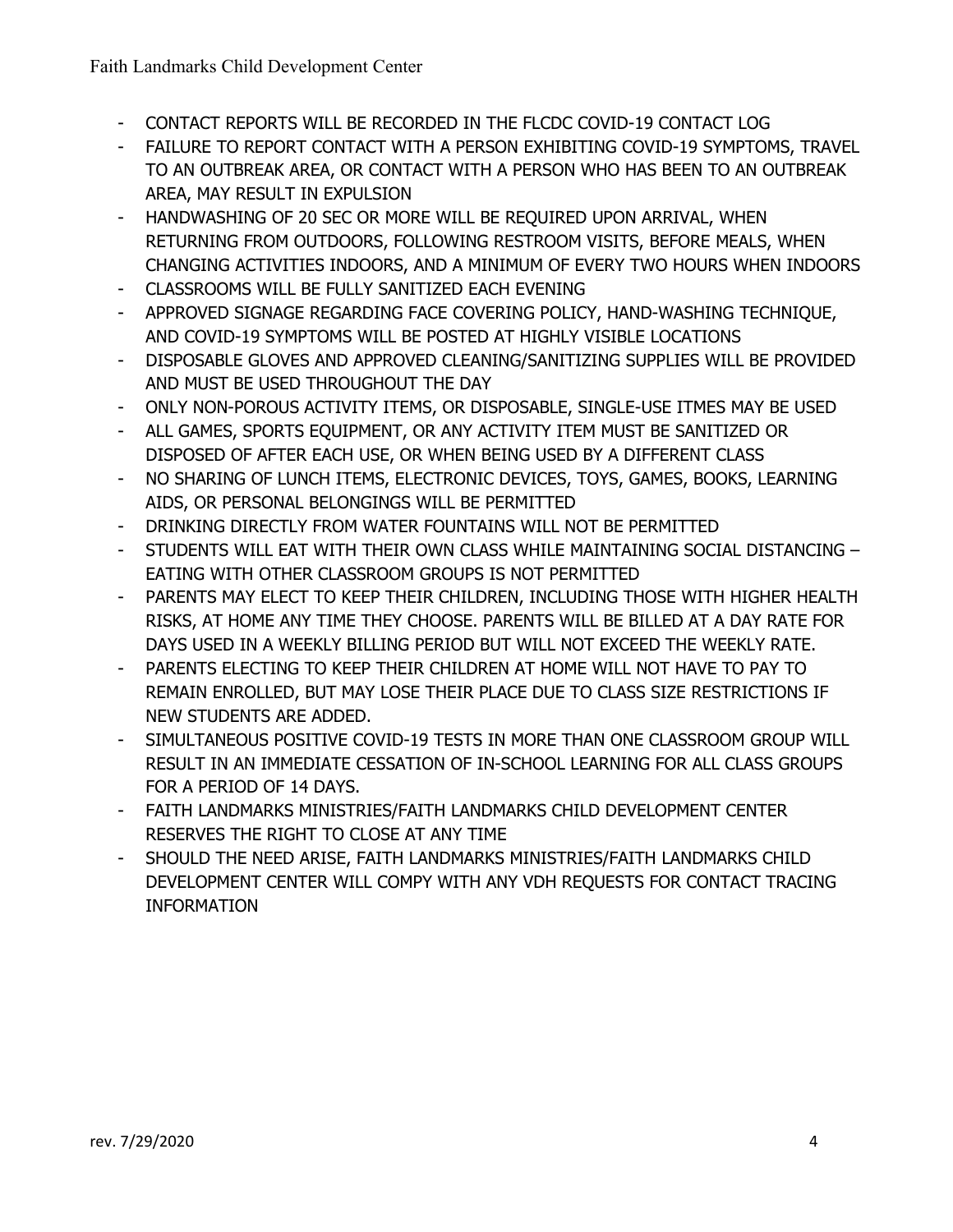# Mission Statement of Faith Landmarks Child Development Center

Faith Landmarks Child Development Center will create Christ-centered care and nurturing environment, designed to support the growth and development of children from nursery to preschool.

**Philosophy** - It is our purpose to provide a loving Christ-centered atmosphere that emphasizes the development of the whole child: spirit, mind and body.

Our educational goals for our day care are to impart a foundation in the Word of God through interaction and daily routine that supports spiritual growth as well as the practical learning goals of a growing child. This will naturally serve as a supernatural support to the family.

However, it is not our role to take the place of the God-ordained role of the family and we encourage parents in their scriptural responsibility before God for the nurturing of their children according to (Deuteronomy 6:1-9; Psalm 78:5-6, Proverbs 22:6 and Ephesians 6:4). Therefore, it is our policy that one enrolling parent be a professing Christian.

# Objectives for Growth and Development

Goals for each child include helping them to:

- Develop a love for the Word of God and to become familiar with age appropriate skills learning, activities and other resources to encourage a spiritual foundation for educational learning
- Move along the development sequence at his/her optimum rate using learning objectives from teaching strategies
- Learn through identifying children's interests and incorporating them into a natural play setting
- Develop positive attitudes toward school and learning
- Develop positive work habits and skills, such as: attention span, organizing work, and following a daily routine
- Develop age-appropriate foundations for reading, writing, visual skills, auditory skills, leftto- right orientation, interest in printing, letter awareness, association of letter to sound, and rhyming, at his/her own level of development
- Develop cognitive skills such as: problem solving, synthesizing, analysis, and classification
- Develop age-appropriate mathematics skills
- Develop language skills, which includes speech and listening skills at the child's level of development
- Learn the social skills of compromise, cooperation, negotiation, and verbal assertiveness along with other developmentally appropriate social-emotional skills
- Develop fine and gross motor abilities
- Develop and understand the importance of creativity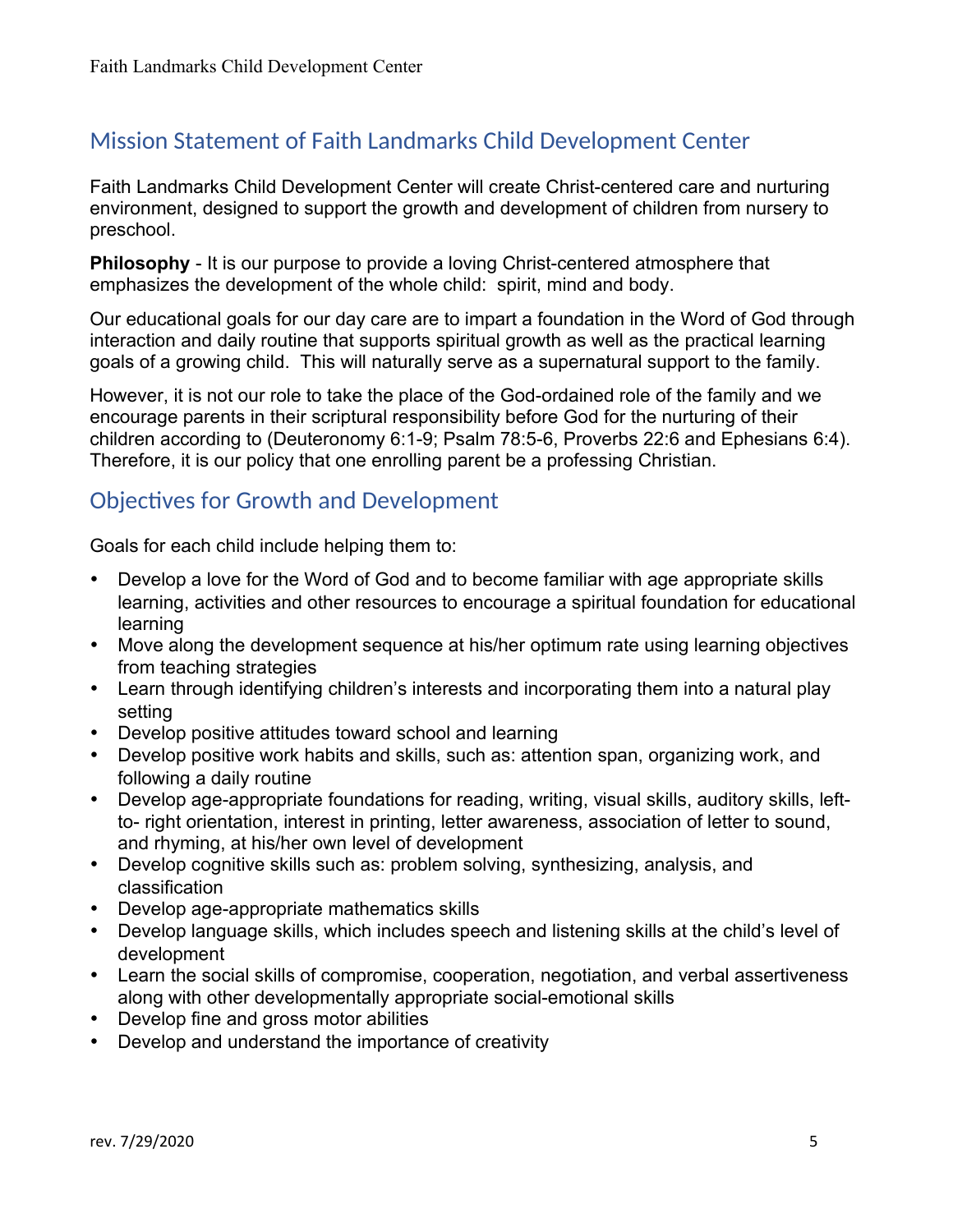Faith Landmarks Child Development Center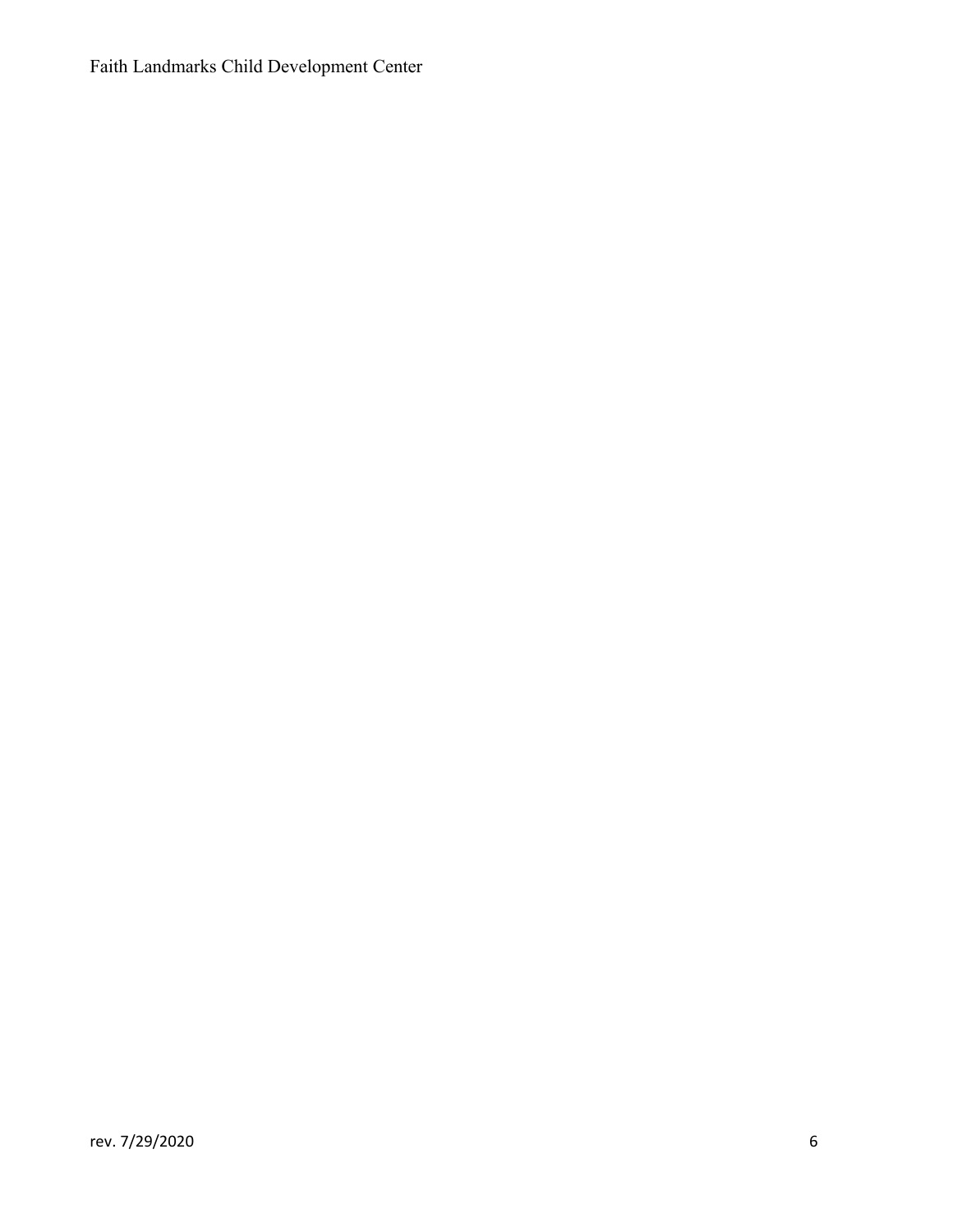# Christian Perspective

#### **Statement of Faith**

Faith Landmarks Child Development Center operates under the charter of its parent organization Faith Landmarks Ministries (FLM). As such, it follows The Tenets of Faith set by FLM and the Word of God. For a detailed Statement of Faith, you may visit the FLM website at https://www.faithlandmarks.org/about-flm/.

#### **Disclosures**

In compliance with the Code of Virginia, Section 63.2-1716, by meeting documentation and other requirements specified within the religious exemption law, this Center is religiously exempt from licensure and is classified as a "religiously exempt child day center."

The Center is located at 8491 Chamberlayne Road, Richmond, Virginia, 23227 in the preschool wing of Faith Landmarks Ministries (FLM). The Center uses 6 rooms in the FLM facility which is 108,000 sq. ft. in total size.

Operating under the charter of its parent organization Faith Landmarks Ministries, the Center is covered by a public liability insurance policy.

The maximum number of children that the Center will enroll is 50.

Play equipment consist(s) of toys and educational materials stored in separate containers for the sole use of the Center.

Outdoor activities will include, but not limited to use of the facilities playground, located next to the ball field. During the current refurbishment of our playground, outdoor play will be conducted on the ball field, and grassy/shaded areas next to the main building.

# **Staffing**

All staff and volunteers of Faith Landmarks Child Development Center have passed a fingerprint background check for criminal records and are declared eligible by the Commonwealth of Virginia Department of Social Services to work in child day care.

As required by law, our staff are certified annually by a practicing physician to be free from any disability which would prevent them from caring for children.

Our staff are certified in First-Aid, CPR/AED, have completed the 10-hour Virginia Preservice Training for Childcare Workers, and Health Screening for Child Care Professionals training.

Lead teachers and administrators have certifications in Medication Administration Training (MAT), which includes use of the EpiPen.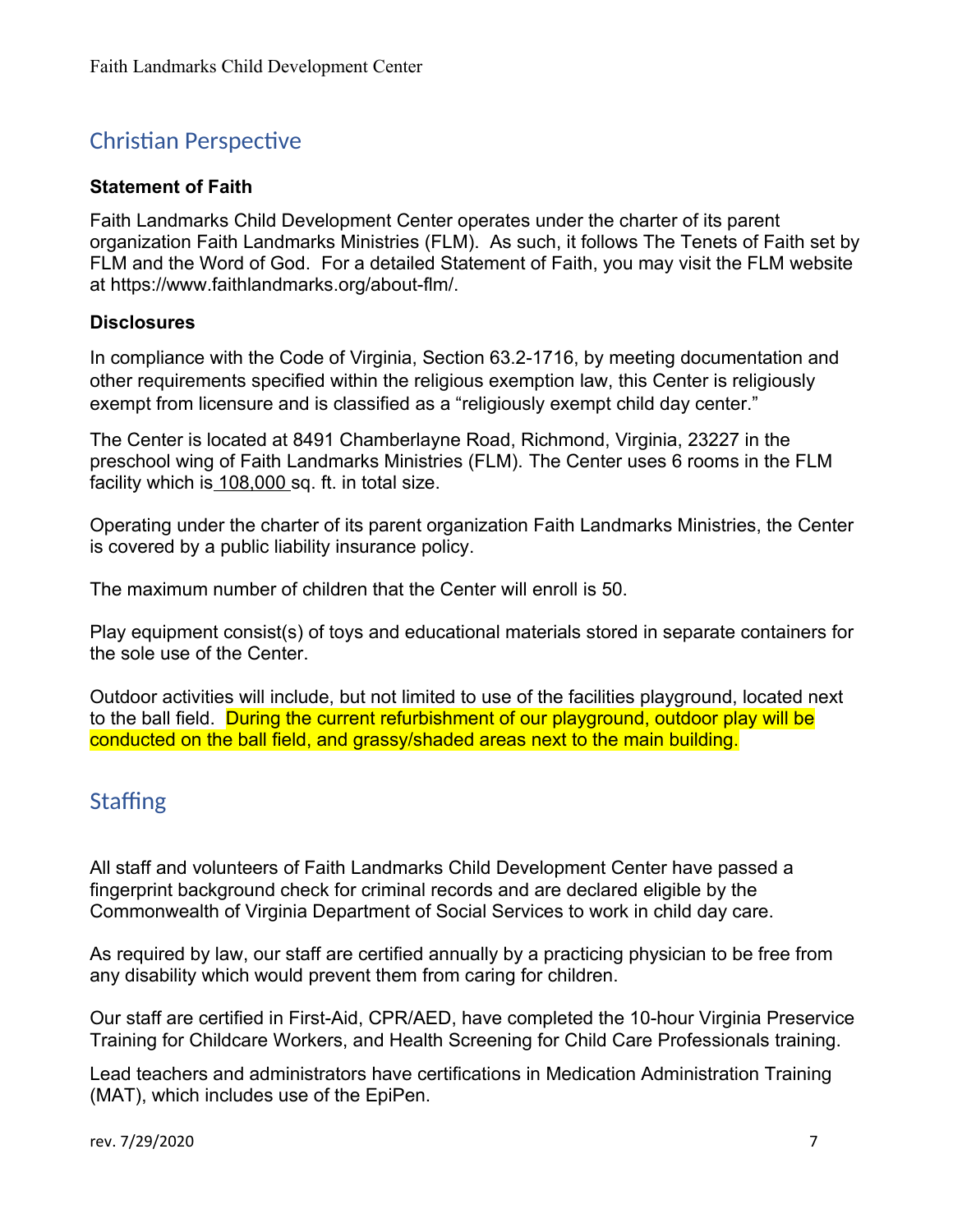The Lead Teacher/Administrator holds a minimum 4-year (bachelor's) degree and recent work experience in child day care.

# **Staff to Child Ratios**

Faith Landmarks Child Development Center follows the Virginia Child Daycare Classroom Ratios Guidelines for Non-Profit Centers

| $0 - 16$ Months     | 1:4  |
|---------------------|------|
| $16 - 24$ Months    | 1:5  |
| $24 - 36$ Months    | 1:8  |
| 36 Months – 5 Years | 1:10 |

# **General Center Information**

# Hours of Operation

Faith Landmarks Child Development Center is open from 7:00 a.m. – 6:00 p.m. Part-time enrollment may be arranged in a 3-day or 2-day weekly schedule for both full-day (up to 8 hours) and half-day hours. Flexible 1-day or back-up care may also be arranged. Please visit [www.faithlandmarks.org/daycare](http://www.faithlandmarks.org/daycare) for enrollment information.

# Holiday Closings\*

Faith Landmarks Child Development Center will be closed on the following Holidays:

| <b>Staff Training</b> | 1 day in February/1 day in August (TBD) |                                |  |
|-----------------------|-----------------------------------------|--------------------------------|--|
| Thanksgiving (2 days) | <b>Christmas Break</b>                  |                                |  |
| Independence Day      | Labor Day                               | <b>FLM Office Closing Days</b> |  |
| New Year's Day        | Easter Monday                           | <b>Memorial Day</b>            |  |

\*Please refer to the Day Care Calendar as the number of closing days vary.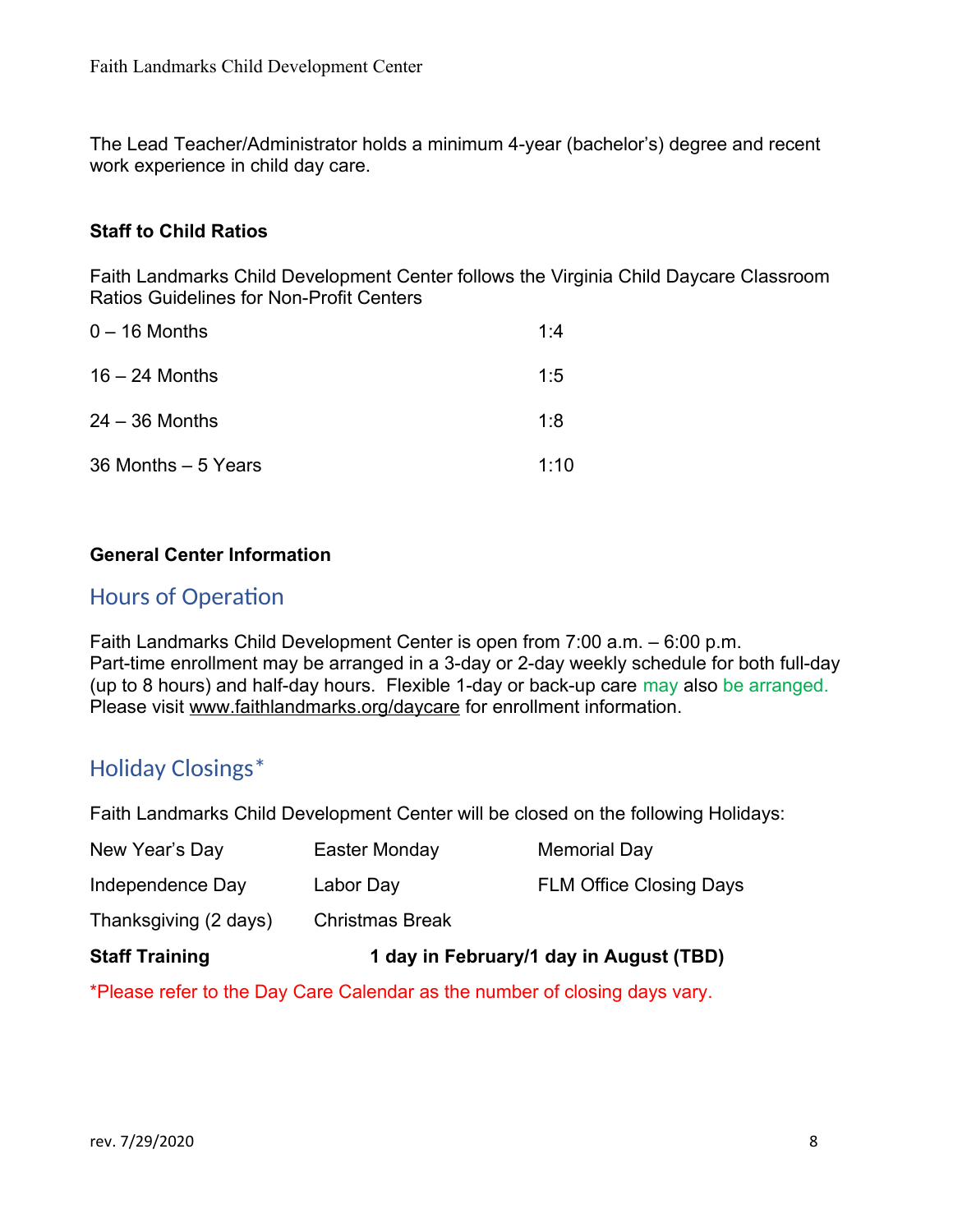# Admission Guidelines

Admission to Faith Landmarks Child Development Center is open to children from 6 months to age three years to include children who are age 4 after September  $30<sup>th</sup>$ .

Admission shall be granted without regard to a child's race, color, religion, national origin or gender. One enrolling parent must be a professing Christian. Faith Landmarks Child Day Care Center may accept children with disabilities, however, an evaluation must be done to determine if the center is equipped to provide adequate and safe care which is our primary concern. Each case is determined individually.

Parents can apply for admission of their child to Faith Landmarks Child Development Center by completing the Online Enrollment Application and paying the \$55.00 Registration Fee.

Initial enrollment is contingent upon available space, receipt of the completed enrollment application, including the signed parent and financial agreements, notarized parent consent and registration fees. All forms apply to full-time, part-time and back-up care enrollments.

Part-time and Flexible care schedules are offered at the discretion of the Center when space is available. While we endeavor to preserve the schedules of enrolled families, Full-time enrollments have priority over Part-time enrollment and Flexible care. Parents with children enrolled part-time and with flex-care schedules will have the first opportunity to upgrade to full-time status, if the need arises.

Immunization records and health assessment must be received prior to the child's start date. The Admissions Application and Fee Agreements are not meant to serve as contracts guaranteeing service for any duration. Continued enrollment at Faith Landmarks Child Development Center is contingent upon the parent's, emergency contact persons' and child's adherence to the policies and procedures as outlined in the Parent Handbook, including, but not limited to, timely payment of all fees and tuition.

Parents are required to notify Faith Landmarks Child Development Center immediately, should any of the information collected at the time of enrollment or any time thereafter change. Failure to do so may result in the child or children being dis-enrolled from the program and the forfeiture of any deposit(s). Faith Landmarks Child Development Center reserves the right to dismiss any parent or child at any time with or without cause.

# Tuition Guidelines

Faith Landmarks Child Development Center accepts credit card and electronic funds transfer (EFT) through the Parent Portal of the Center's online tuition management system only. For your convenience, you have the option of setting up automatic weekly payments.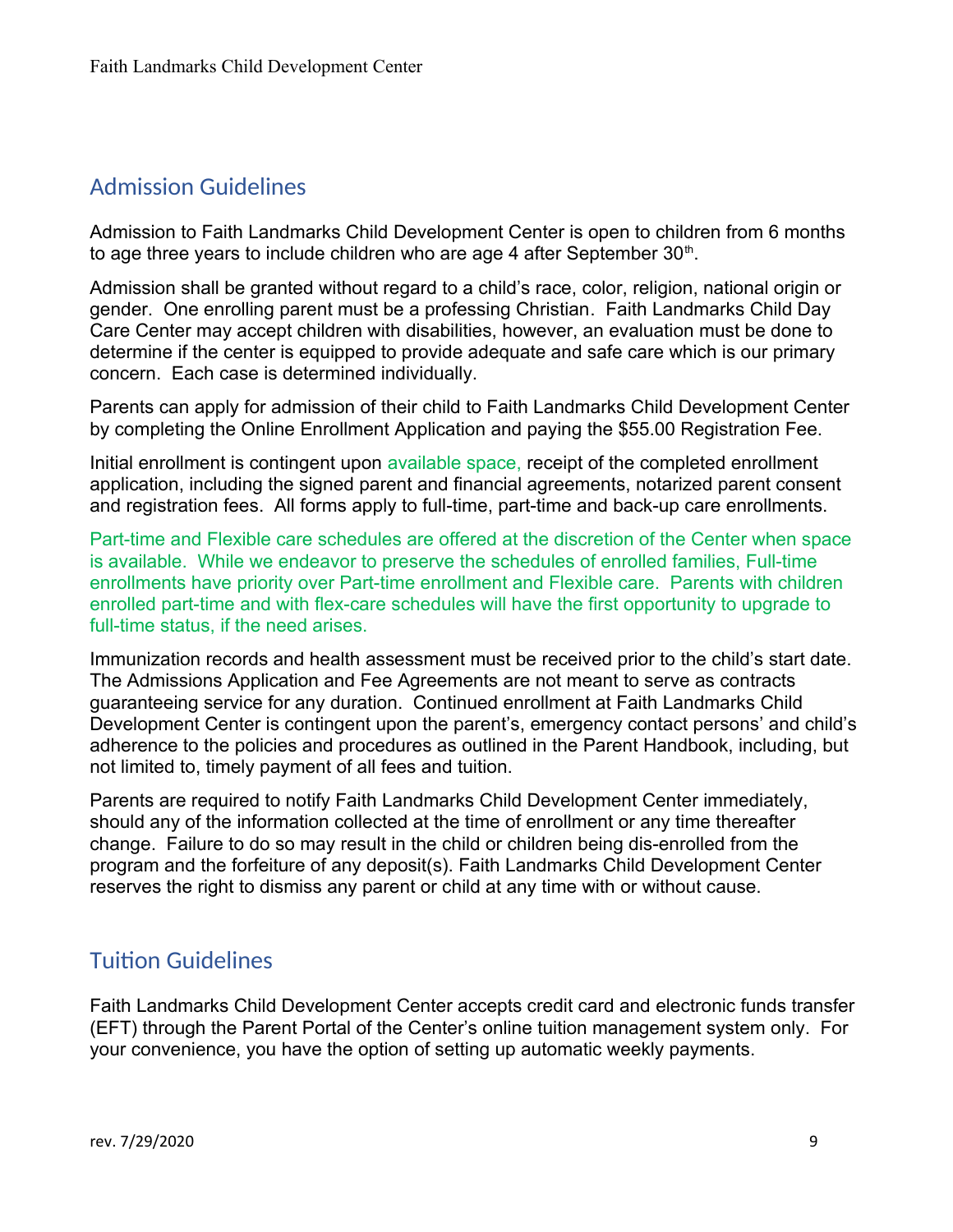All custodial parents and/or legal guardians are required to sign a Financial Agreement prior to enrollment, indicating to whom all billing information and correspondence are to be addressed.

Tuition DOES NOT include fees for field trips and special events; but it does include enrichment programs provided based on the age group of your child. Program specifications for your child's age group will be posted by the Administrator.

Tuition fees and discounts are as follows:

Full-Time Weekly Tuition

Children 6mo.-24mo. \$200/wk.

Children 25mo.-4yr. \$175/wk

K4 Students \$150/wk

\*Part-Time & Back Up care is available as space allows\*

Discounts:

Siblings-10% off of the oldest child

Faith Landmarks Ministries Tithing Member- 10% per child

FLM/FLA/FLCDC Staff Discount- 25% per child

It is our desire to keep day care affordable, should there be any changes in tuition and/or discounts you will be notified by letter as an addendum to the financial agreement.

# **Late Payment Fee and Non-payment Guidelines**

Please refer to the Financial Agreement for information regarding late payments, late pick-up, fees and discontinuance of enrollment.

# **Confidentiality Policy**

Our Confidentiality Policy protects every child's privacy. Employees of Faith Landmarks Child Development Center are strictly prohibited from discussing information related to your child or anyone that is associated with the Center, including staff and other children.

Confidential information includes, but is not limited to: names, addresses, phone numbers, disability and other health related information.

Within Faith Landmarks Child Development Center, confidential and sensitive information will only be shared with employees of our Center who have a "need to know"; to most appropriately and safely care for your child.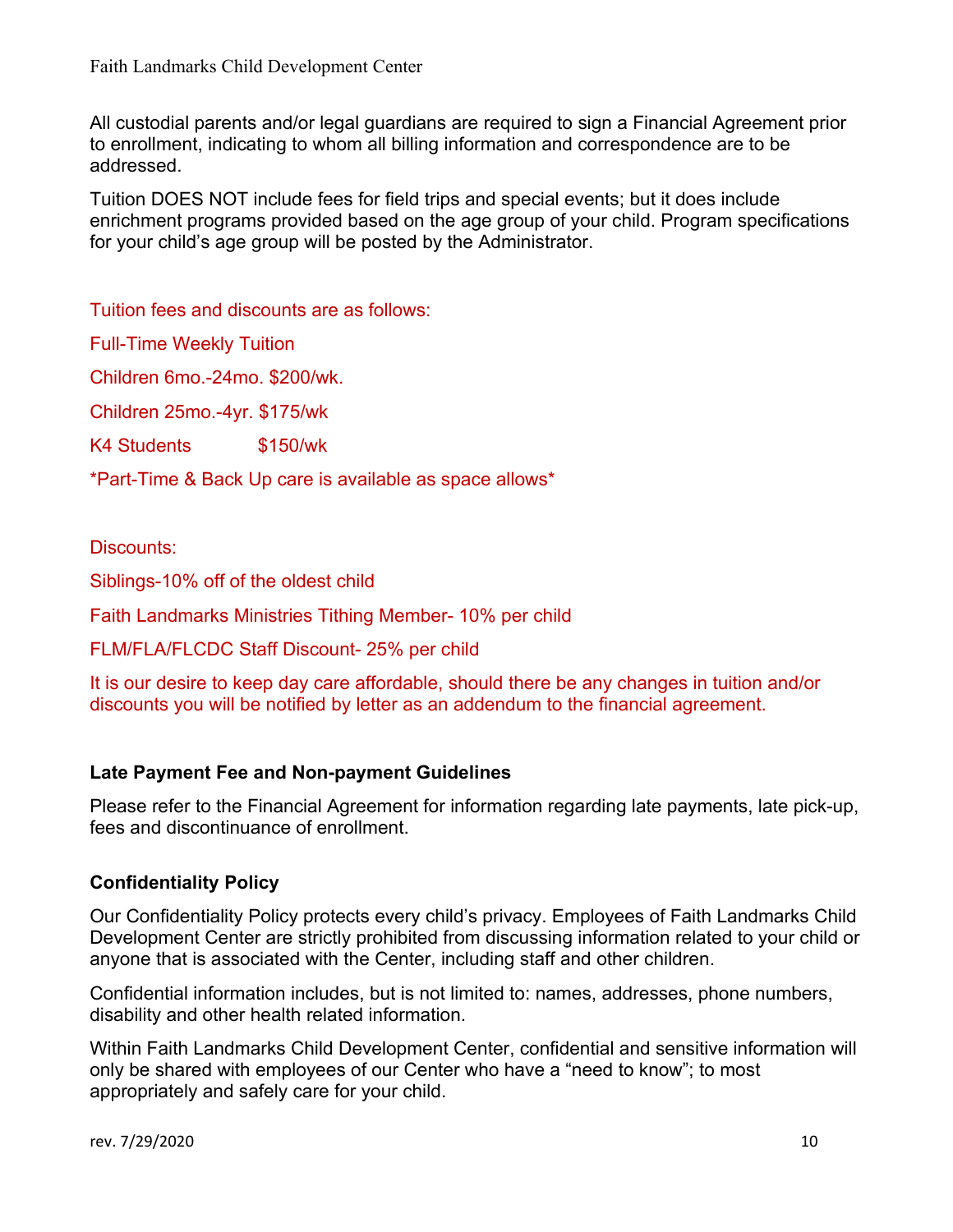Outside of Faith Landmarks Child Development Center, confidential and sensitive information about a child will only be shared when the parent of the child has given expressed written consent, except where otherwise provided for by law.

Any parent who shares any information considered to be confidential, pressures employees or other parents for information which is not necessary for them to know, will be in violation of the Confidentiality Policy.

#### **Vacation Notice for Non-payment**

Notice for non-payment due to vacation must be submitted to the Administrator by email, or through the Parent Portal, a minimum of 30-days in advance. Parents may have 2 school weeks, or 10 business days, of 'vacation' without payment per 52-week calendar year.

# **Faith Landmarks Child Development Center is a "Mandated Reporting Agent"**

Under the Child Protective Services Act, employees of Faith Landmarks Child Development Center are considered mandated reporters and are required to report any suspicion of abuse or neglect to the appropriate authorities. Therefore, our employees are not required to discuss their suspicions with parents prior to reporting the matter to the appropriate authorities, nor are they required to investigate the cause of any suspicious marks, behavior or condition prior to making a report. Under the Act, mandated reporters can be held criminally responsible if they fail to report suspected abuse or neglect. We at Faith Landmarks Child Development Center take this responsibility very seriously and will make all warranted reports to the appropriate authorities.

The Child Protective Services Act is designed to protect the welfare and best interest of all children. As mandated reporters, the staff of Faith Landmarks Child Development Center cannot be held liable for reports made to Child Protective Services which are determined to be unfounded, provided the report was made in "good faith."

Causes for reporting suspected child abuse or neglect include, but are not limited to:

- Unusual bruising, marks, or cuts on the child's body
- Severe verbal reprimands
- Improper clothing relating to size, cleanliness, season
- Transporting a child without appropriate child restraints (car seats, seat belts, etc.)
- Dropping off or picking up a child while under the influence of illegal drugs or alcohol
- Not providing appropriate meals including a drink for your child
- Leaving a child unattended for any amount of time
- Failure to attend to the special needs of a disabled child
- Sending a sick child to school over medicated to hide symptoms, which would typically require the child to be kept at home until symptoms subside.
- Children who exhibit behavior consistent with an abusive situation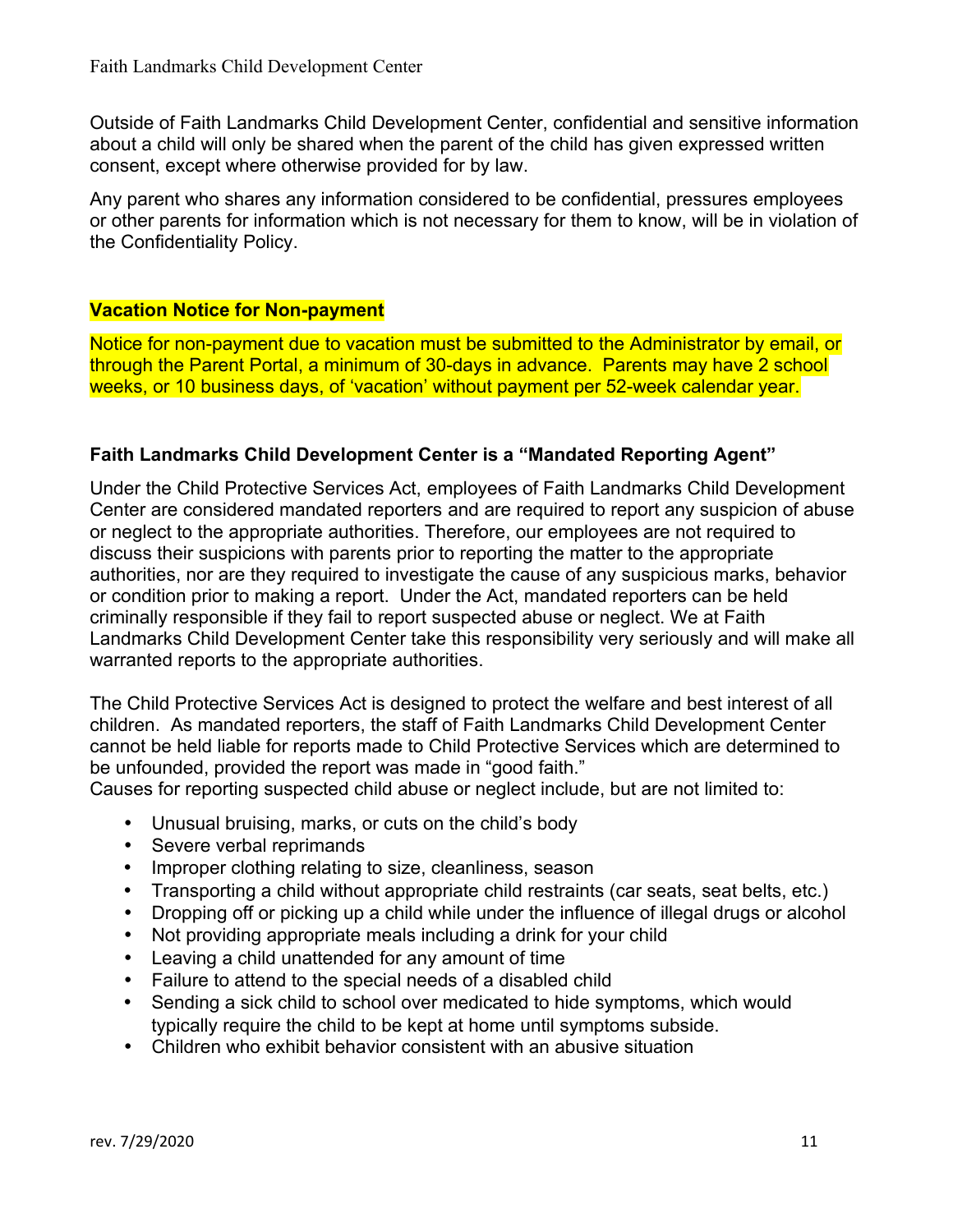# **Parent Conduct Guidelines**

Faith Landmarks Child Development Center requires the parents, pick-up persons and emergency contacts of enrolled children, to behave in a manner consistent with decency, courtesy, and respect at all times. Parents who exhibit disorderly or threatening behavior violate this policy and will not be permitted on the Centers property thereafter.

# **Smoking on Center Property**

For the health of all Faith Landmarks Child Development Center employees, children and associates, smoking is prohibited on Center property.

# **Safety Policy and Violations**

To protect the welfare and best interest of the employees, children and associates of Faith Landmarks Child Development Center, please be particularly mindful of entrance procedures:

- Be alert and mindful not allow unauthorized individuals into the center. **Holding the door open for the person following you may, in fact, be polite; however, that person may not be authorized to enter the premises.** Security procedures are only as strong as the weakest person in our organizational chain. **Everyone must ring the bell for entrance.**
- Immediately report any breaches to the Center Director.

# **Parents Right to Immediate Access / Open Door Policy**

Parents of a child in our care are entitled to immediate access, without prior notice, to their child whenever they are in the care of Faith Landmarks Child Development Center, as provided by law.

In cases where the child is the subject of a court order (e.g., Custody Order, Restraining Order, or Protection from Abuse Order) Faith Landmarks Child Development Center must be provided with a Certified Copy of the most recent order and all amendments thereto. The orders of the court will be strictly followed.

When presented with a court order, Faith Landmarks Child Development Center is obligated to follow the order for the entire period it is in effect. Employees of Faith Landmarks Child Development Center cannot, at the request of anyone, except the issuing judge, allow a Custody Order, Protection from Abuse Order and/or a Restraining Order to be violated and will report any violations of these orders to the court.

# **Visitors**

Visitors, who are not parents of an enrolled child are asked to schedule appointments with the Center Administrator and are allowed in the child care facility only at the discretion of the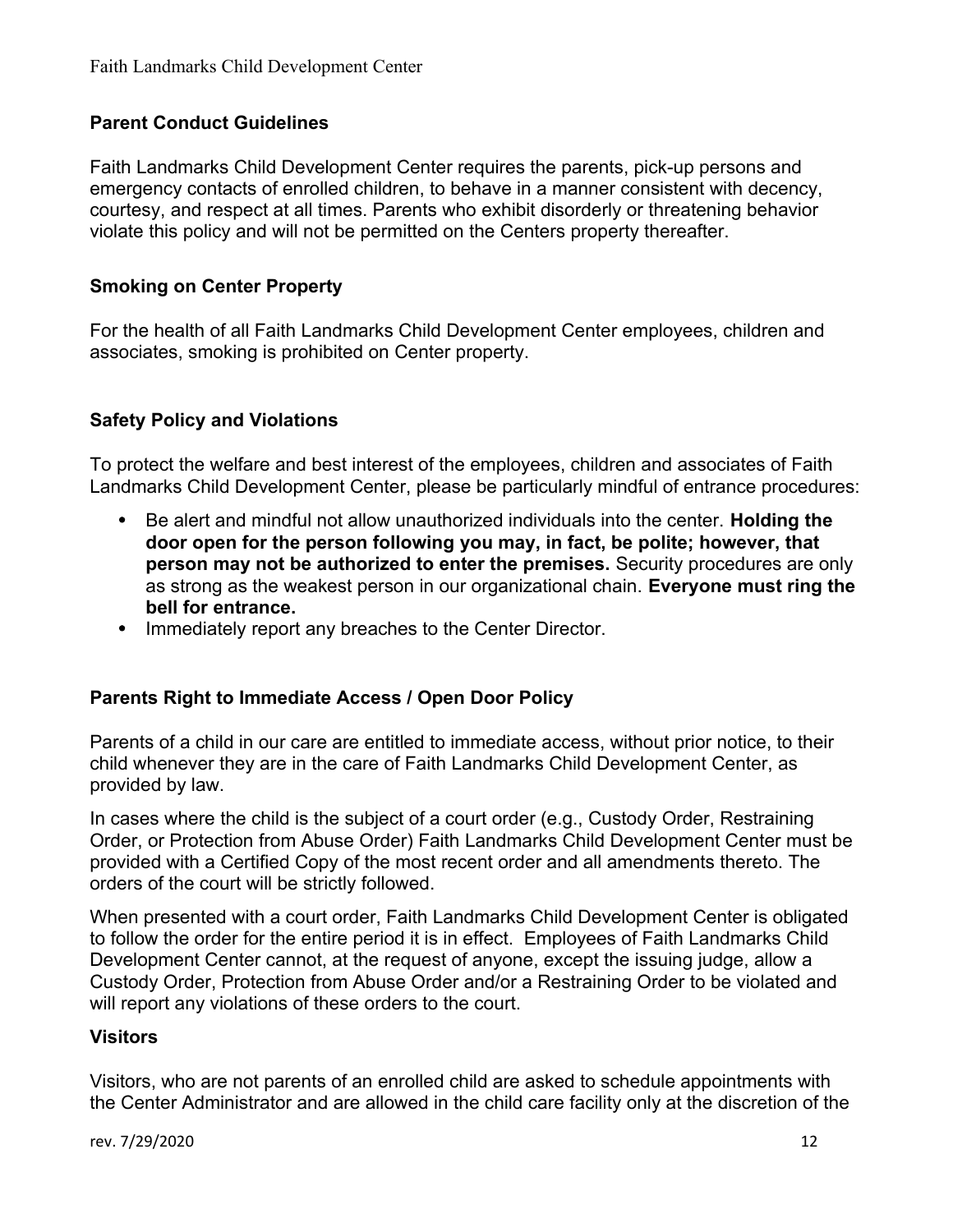Center Administrator. An employee of Faith Landmarks Child Development Center will accompany visitors at all times, throughout the center.

# Withdrawal Policy

Three weeks written notice is required when withdrawing a child for any reason. If the proper notice is given, any unused tuition will be refunded within thirty days of the withdrawal. If the required notice is not given, parents will be charged tuition for three additional weeks. Parents who wish to change their child's days or times of enrollment at Faith Landmarks Child Development Center, must submit a written request to do so two weeks in advance of the proposed change.

The Center Director will notify the parents in writing if the new schedule is available. If the requested schedule is not available, parents may choose to continue with the current schedule until the requested schedule becomes available, or parents may choose to withdraw their child from the program. Should a parent choose to withdraw their child from the program, the date that the new schedule was requested will be used as the three weeks' notice date.

# **The Centers Right to Refuse Admission**

Faith Landmarks Child Development Center reserves the right to refuse admission to any child at any time with or without cause. Faith Landmarks Child Development Center strives to maintain an ample list of substitutes in anticipation of staff absences, however, there are times when substitutes are not available, and classrooms need to be closed to maintain compliance with licensing regulations. Refusal will be based on a "first come first served" basis when seeking to maintain appropriate staff to child ratios and/or when closing classrooms.

Possible reasons for the refusal of admission include but are not limited to:

1. Lack of staff to maintain appropriate Staff to Child Ratios as determined by State Licensing Regulations.

2. The need to maintain compliance with Licensing Regulations.

3. Staff deems the child too ill to attend.

4. Domestic situations that present a safety risk to the child, staff or other children enrolled at Faith Landmarks Child Development Center, if the child were to be present at the center.

5. Parents' failure to maintain accurate, up to date records.

6. Parents' failure to complete and return required documentation in a timely fashion.

Parents will not be reimbursed tuition for days when their child is refused admission to the program, when the refusal is determined to be necessary because of the Parents failure to comply with the Centers policies and/or guidelines pertaining to the enrollment of the child or children.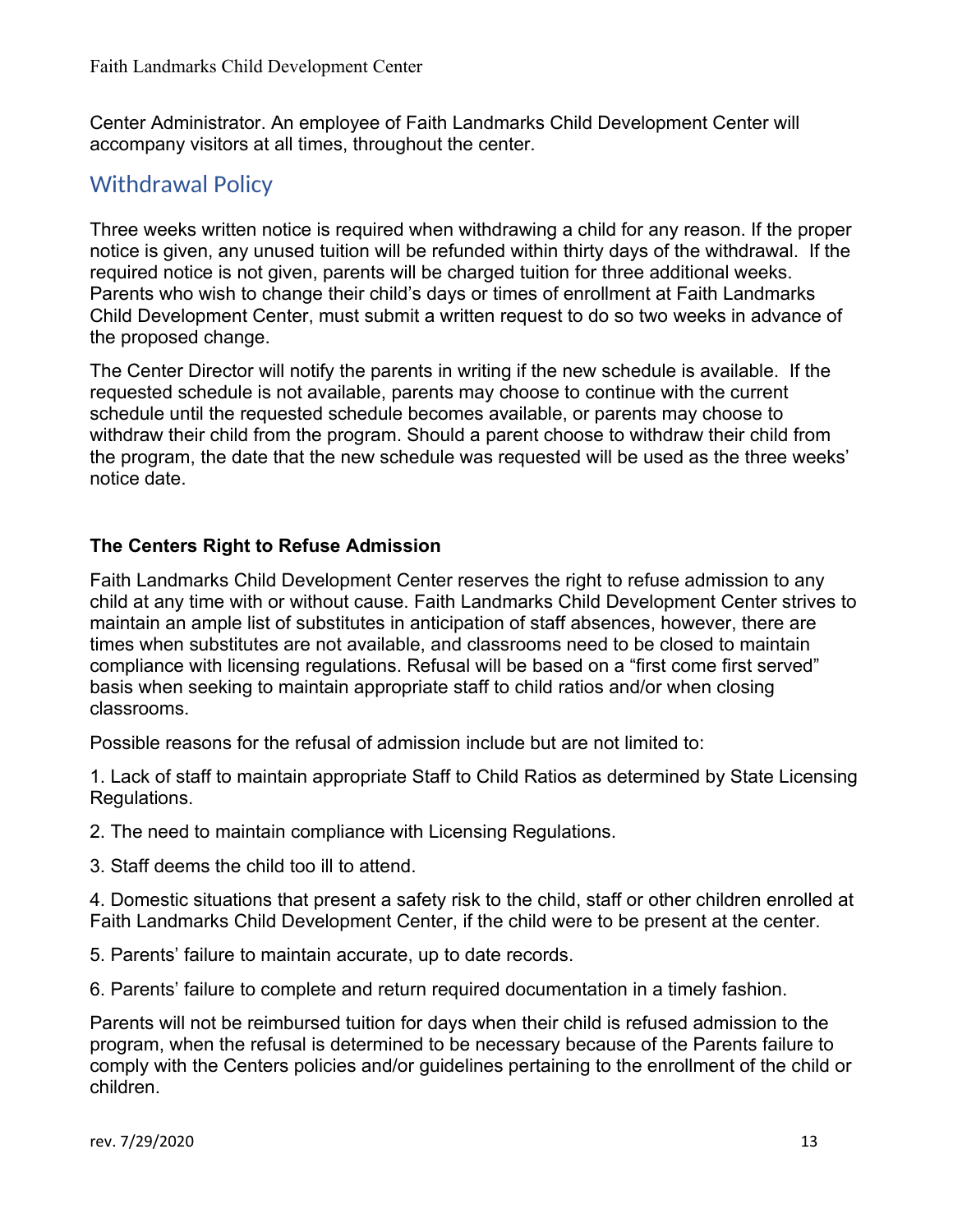# **Dismissal Policy**

Faith Landmarks Child Development Center reserves the right to dismiss any child at any time, with or without cause. Any past due balances must be paid within 30 days of the dismissal.

Possible reasons for dismissal include but are not limited to the actions of either parents, child or associations:

- 1. Fighting, arguing and verbal disturbance
- 2. Disruption of Center procedures and schedules
- 3. Disregard for the Center's policies
- 4. Fostering or maintaining strife with staff, parents or children

# **Arrival Procedures**

**Parking lot speed is not to exceed 15 MPH at any time. Parking lot flow goes from the right side of the building at the portico to the left and down the hill. Please do not turn around at any time and reverse your direction. This creates an unsafe environment for children walking into the buildings. No parking is allowed in the porte-cochere (covered drive), as this is reserved for emergency vehicles**.

Upon arrival at Faith Landmarks Child Development Center, the parents or the adult dropping the child off must ring the bell and enter the Center at the Zoe Bookstore Entrance Door C on most days. **When special FLM events occur, parents will be notified the day prior of what door to use for entry.**

Children are required by law to be supervised at all times while in the child care facility; therefore, they must be escorted by their parent or an authorized adult, to their designated classroom. Parents are asked to help children put away their outerwear and get settled for the day.

Faith Landmarks Child Development Center believes it is best for parents to prepare their child for the morning transition to the center and the parent's departure. The employee present in the classroom will comfort and assist any crying child through this time. Parents are asked to leave after saying goodbye as most children adapt fairly quickly to their new environment. The professional employees of Faith Landmarks Child Development Center are available to discuss other options if the child does not settle into the arrival routine after a reasonable period of time.

Parents are required to notify the child's teacher or Center Director of any special instructions or needs for the child's day. The parent must present the special instructions in written form or on the parent portal and verbally discuss them with either the classroom teacher or Center Director. These special instructions include but are not limited to: Early Pick Up, Alternative Pick Up Person, Health Issues over the previous night which need to be observed and/or any general issues of concern which the child care providers should be aware to best meet the needs of your child throughout the day**. If a child must receive medication while at the Center, parents are required to follow the Medication Policy, upon arrival. The Center**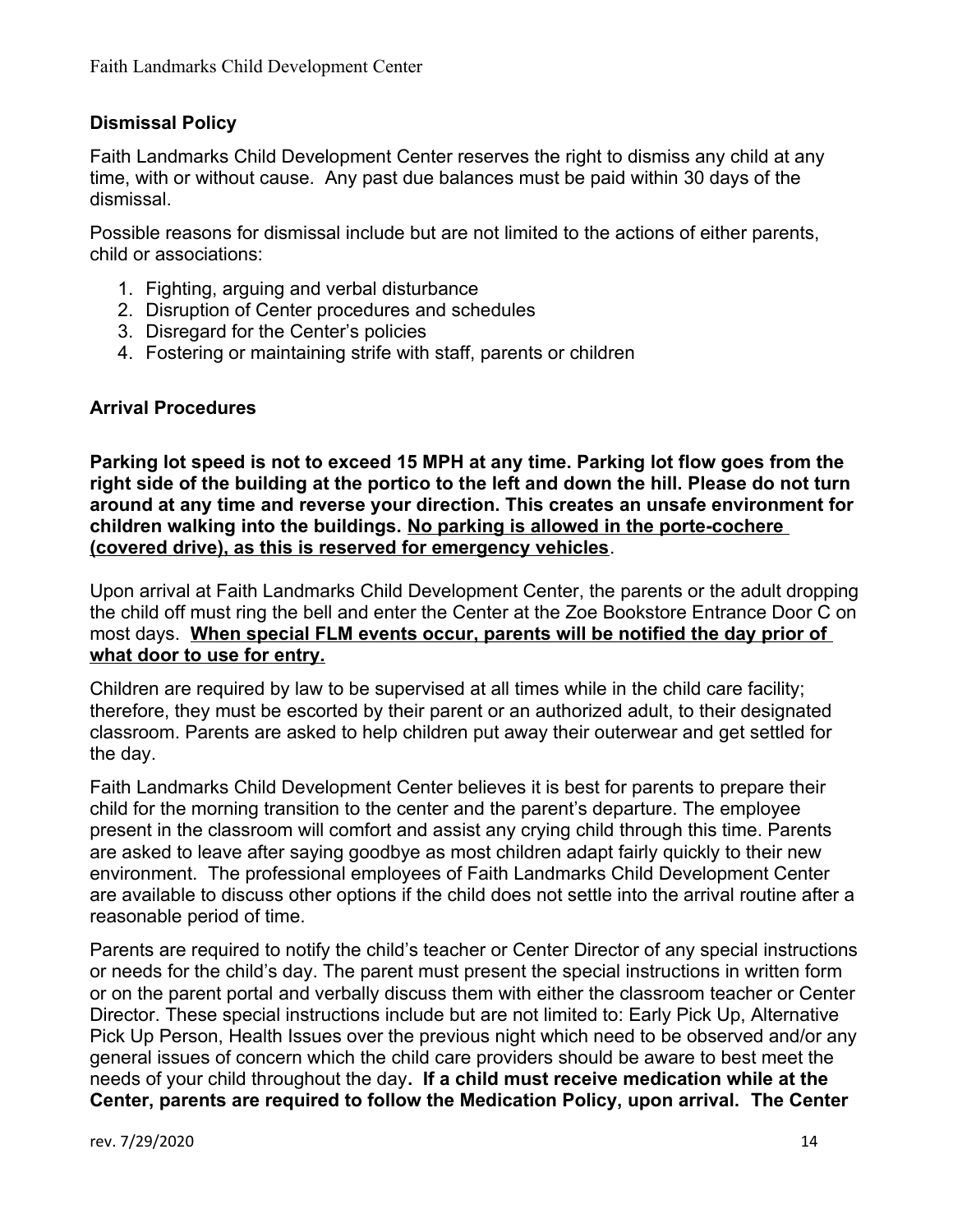#### **will ONLY administer Medication to any child by the Designated Medication Administration Trained (MAT) staff person.** It is the parent's responsibility to determine when MAT staff are on duty.

## **Notification of Absence/ Tardiness**

Parents are required to inform the Director by 9:00 am if a child will not be at the center on a scheduled day. This will enable the Center to more effectively maintain appropriate ratios and help the classroom teacher effectively plan for the day. Communication may be made by email, parent portal or FLM office at (804) 262-7104 ext. 431

If your child is ill, we request that you notify the center director not only of the absence, but also of the nature of the illness. This enables our faculty to keep track of any illnesses, which may occur at our school, and notify parents that a communicable disease is present.

While parents are allowed to pick-up and drop off anytime between the Center hours of 7:00am-6:00pm, Mon.-Fri. we ask that parents please notify the center via parent portal or phone if your child will be arriving after 9:00am in order for the center and teachers to adequately prepare for the day. However, we do encourage parents to bring their children by 9:00am in order for them to be able to participate in the daily, enriching activities prepared by our teachers.

# **Pick- Up Procedures**

Parents or other authorized adults are required to sign their child out of care. Once a parent signs their child out, the parent is then solely responsible for supervising their child while on agency premises and may not allow a child to wander through the hallways, bathrooms, other classrooms and/or playground. Therefore, parents or persons designated to act "in loco parentis" are asked to handle all business issues; including the signing of any incident/accident reports from the day prior to signing out their child.

The classroom teacher will briefly discuss the day with you or another authorized adult at pick-up. However, should you feel it necessary to have an in-depth discussion or meeting, it is most appropriate to schedule the meeting for a later date because the teacher is responsible for supervising the remaining children in the classroom. A telephone conference may be scheduled if preferred.

# **Late Pick-Up Policy**

All measurements of time are to be according to the Faith Landmarks Child Development Center clock located in the pickup classroom. Late fees are applied after 6:00 p.m., according to the financial agreement signed at enrollment. If parents do not arrive by 6:00 p.m. to pickup their child, Staff will make a note on the attendance clipboard and inform the Administrator the following day. Staff will attempt to contact parents at all available phone numbers. If the parents cannot be reached, Staff will attempt to contact the authorized pick-up persons. If the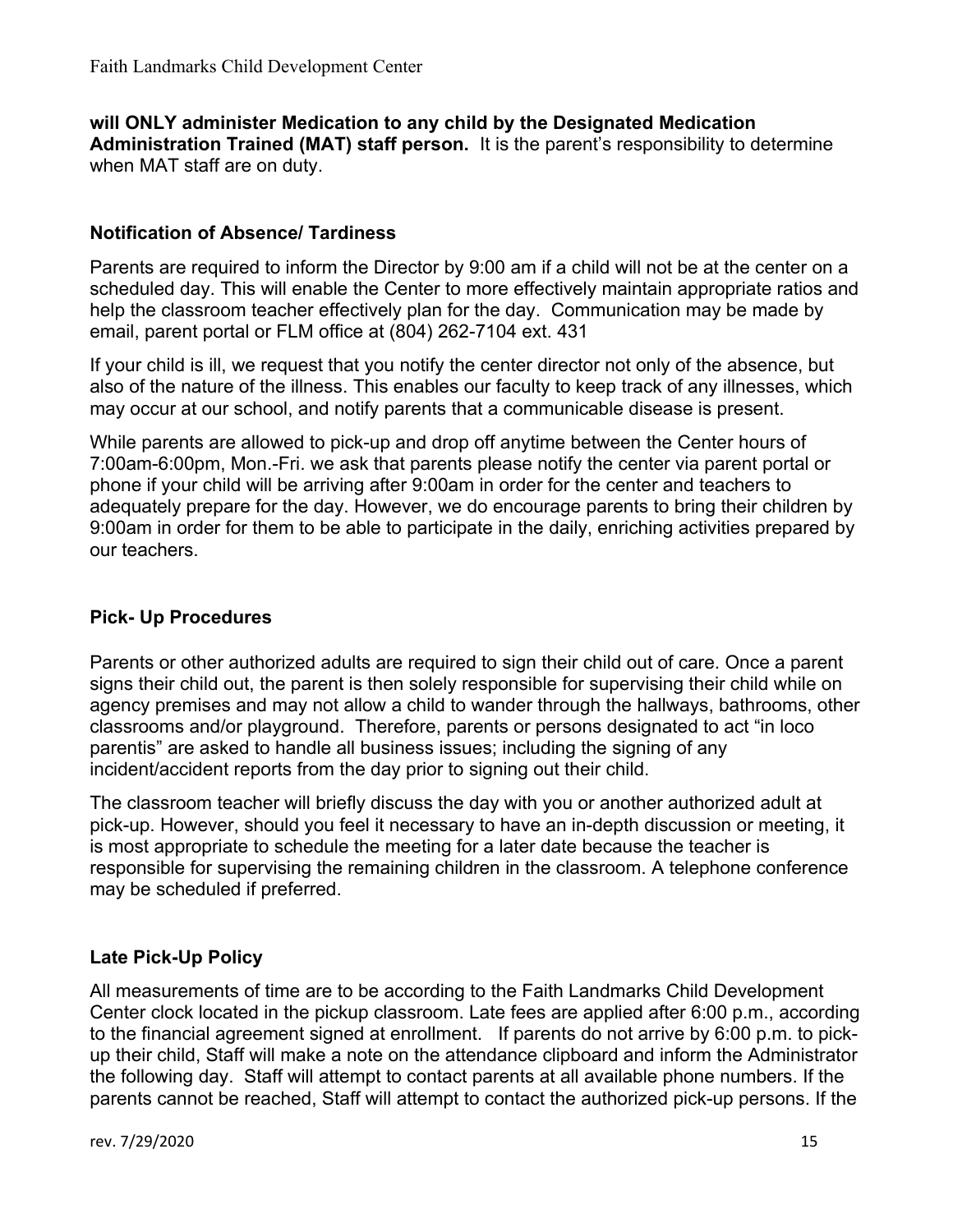authorized pick-up persons cannot be reached, the Administrator will be contacted who, in turn, will contact the local police department.

## **Person Appearing to be Impaired by Drugs/Alcohol at Pick-Up**

The staff of Faith Landmarks Child Development Center will delay the impaired parent while contacting, the other custodial parent and/or the local police and Child Protective Services, should a parent appear to the staff to be under the influence of drugs and/or alcohol. Any other authorized person who attempts to pick-up a child, appearing to the staff of Faith Landmarks Child Development Center to be under the influence of drugs and/or alcohol will be denied access to the child. The staff of Faith Landmarks Child Development Center will contact the child's parents, local police and Child Protective Services to notify them of the situation.

# Emergency or Alternate Pick-Up Forms

At enrollment, parents will be presented with an Emergency/Alternate Pick-up form. Parents are encouraged to include on this form any, and all persons who, in the course of events may be asked to pick-up their child from Faith Landmarks Child Development Center. In an emergency, the child's parents will be called first. If they cannot be reached staff will call the persons listed on this form until someone can be reached.

Parents do not need to be listed on the Emergency Contact Form. The nature of the parental relationship affords the parents (in the absence of a court order indicating otherwise) the right to pick-up their child. Parents will be asked to determine which persons (if any) on the Emergency/Alternate Pick-up form have the rights to act "In Loco Parentis." In Loco Parentis status affords the pickup person the right to discuss confidential information about the child's day including but not limited to, incident/accident reports, and behavior issues. In the absence of this designation the people on the Emergency/Alternate Pick Up Form are only afforded the right to pick up the child. Staff is not permitted to discuss the child's day with them. **Please notify the persons on the Emergency/Alternate pick-up form that they will be required to provide Government issued photo ID prior to the agency releasing the child.** 

All changes and/or additions to the Emergency/Alternate Pick-up form must be made in writing and be dated and signed by the custodial parent(s). Faith Landmarks Child Development Center reserves the right to refuse/ban any person listed on the Emergency/Alternate Contact Form for any reason, including but not limited to violations of the policies/procedures contained herein. It is the responsibility of the enrolling parent(s) to inform each person on the Emergency/Alternate Form of the policies/procedures contained herein.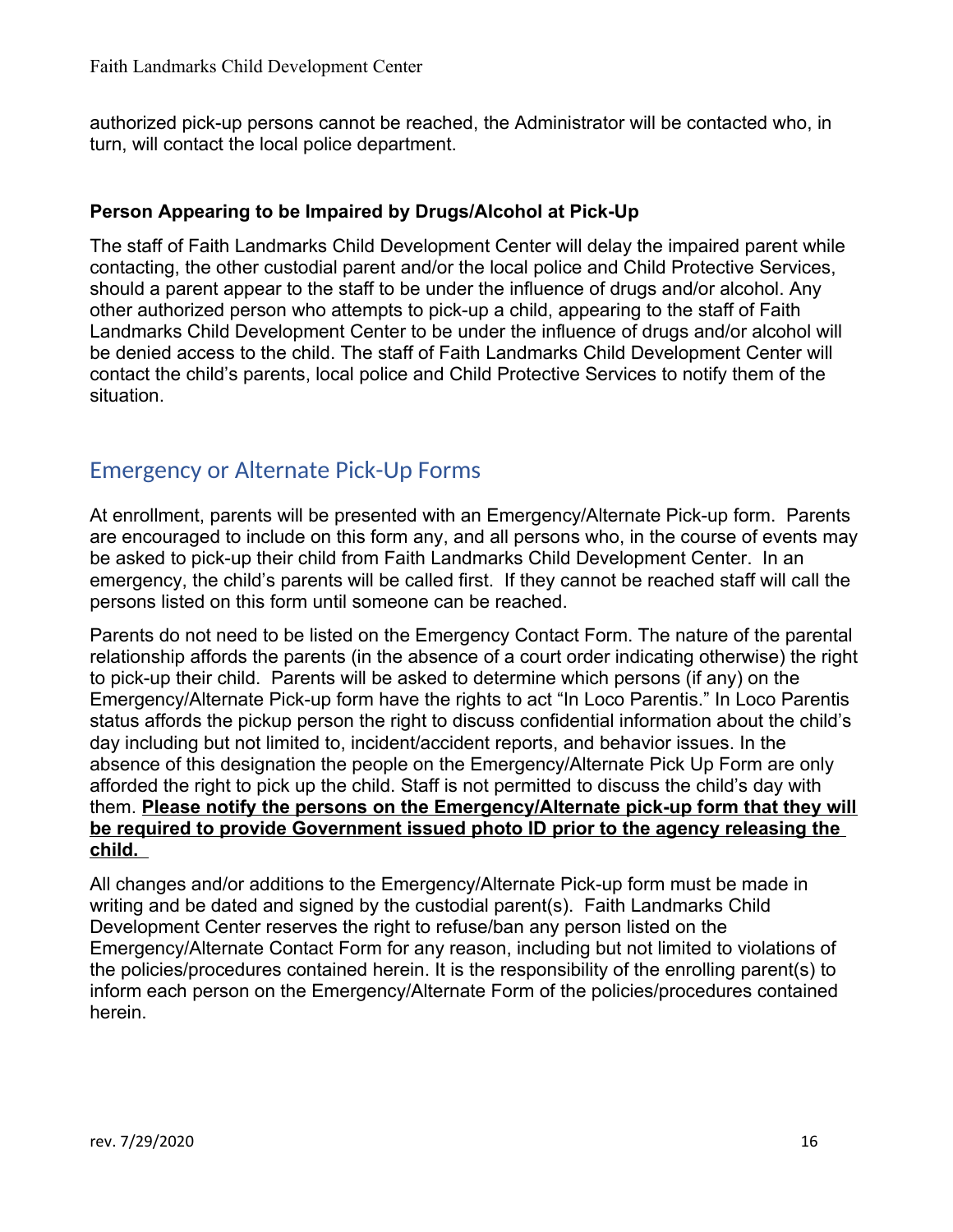# Inclement Weather Policy

In the event of inclement weather, Faith Landmarks Child Development Center will make every effort to remain open for our working parents when schools in the Richmond area are closed.

However, to preserve the safety of our staff and children we will close, dismiss early or open later, at the discretion of the Center's Administration, due to natural disasters (i.e. Snow, ice …) or other extraordinary conditions such as lack of power. When it is necessary for us to do so, Faith Landmarks Child Care Center Families will be notified as follows:

We will first post a notice on the Center's Parent Portal, leave a voicemail or send a text message to the parents; then utilize the option of posting on Channel 6 (WTVR), the Parent Portal, and/or FLM's website or official Facebook page.

If the Center is open, but because of severe weather and/or road conditions Administration decides to close early, staff will attempt to reach the child's parents first to arrange for pick up. Should the staff be unable to reach the parents, the persons listed on the emergency contact form will be called until pick up arrangements can be made. Please be sure your emergency backup is alerted and that all phone numbers and daytime email addresses are current in the Center office. Staff will notify the parents or emergency contact person at the time of the call and of the pickup location should the children need to be relocated.

**Please be sure all phone numbers and daytime e-mail addresses are current with the school office.** If it is already snowing and sticking to the roads, it is wise and helpful to come to center and pick up your child.

When questionable weather conditions exist, if you have voicemail or e-mail, please check it regularly. It is very helpful if you tune into WRVA as we can sometimes leave special instructions with them when a TV or Internet is not available to you.

Tuition payments during inclement weather and emergency closings will follow the financial agreement guidelines, signed at enrollment.

#### **Note on delayed openings:**

"Delayed openings" are enforced due to difficult conditions that exist with either the weather or various other reasons. **If a delayed opening is initially designated, it could mean that another change in our opening status may occur later, during that time period.** Therefore, please stay alert for possible updates and changes. If there is a delayed opening, parents should not drop off children BEFORE the delayed opening time. For example, if the Center normally opens at 7:00 a.m., a "two hour delayed opening" means that you should not arrive before 9:00 a.m.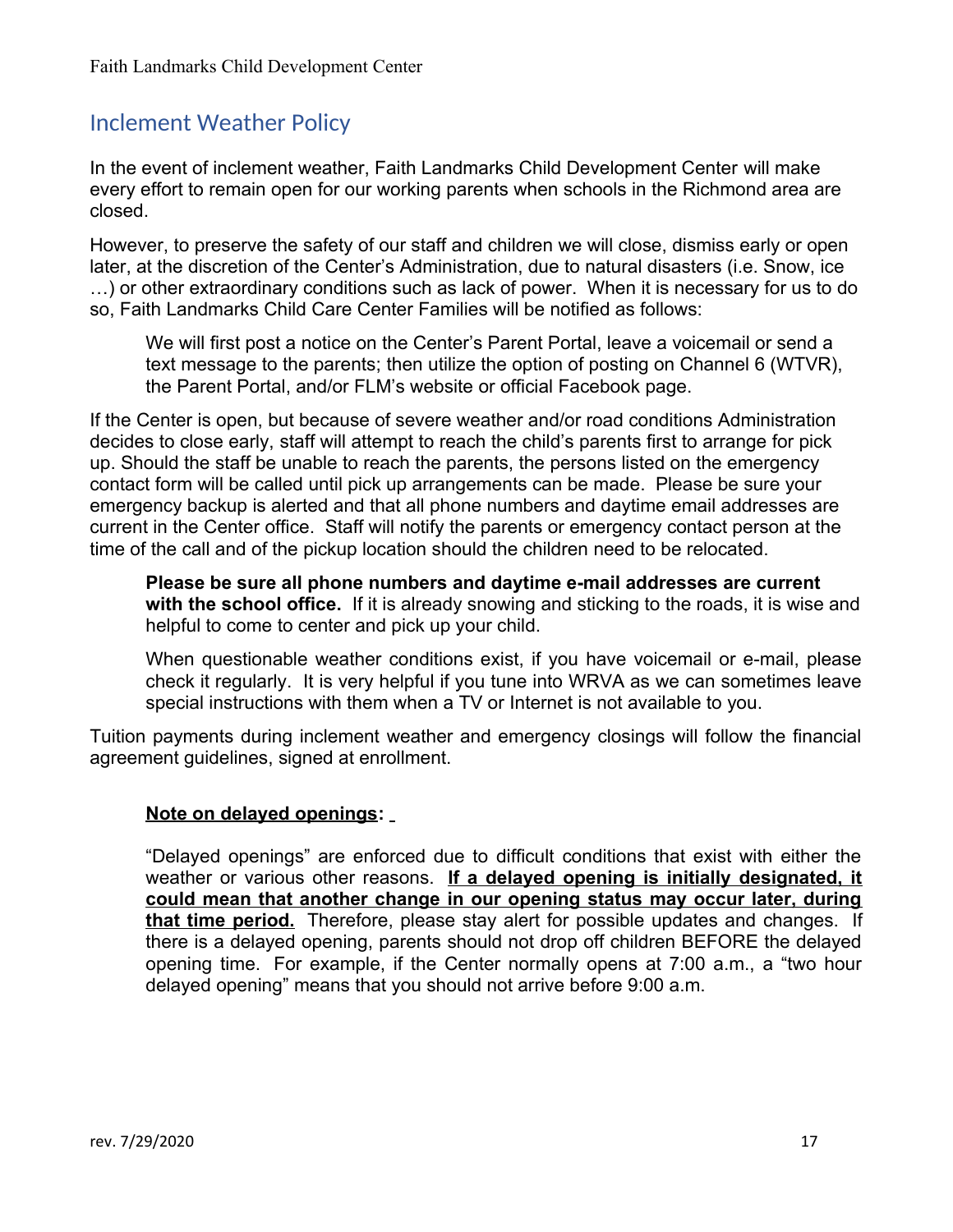# Daily Schedule of Activities

#### **Curriculum**

Parents will be notified of lesson plans through the Parent Portal. The daily schedule will be posted in each classroom. These plans will contain a number of activities, designed to foster each child's development, and the development of the group as a whole. Lesson plans will be changed, periodically, in order to accommodate the children's changing interests.

Outdoor play is important to a child's physical development and is included in both the morning and afternoon schedule. Self-selection or "free-play" is a daily part of the curriculum and means a child has the opportunity to choose which center or activity he/she participates in. This promotes creative expression and development of important social skills.

The Lead Teacher/Director and Full-Time Assistant Teacher work cooperatively to create a daily schedule and plan activities that meet each child's developmental abilities and needs. The daily schedule and activities create a balance between active and quiet times; large and small groups, and individual activities; small and large muscle activities; indoor and outdoor play times; as well as times for self-selection and teacher-directed activities. All students 16 months and above will have a set curriculum to follow through the Abeka program.

Children thrive on consistency from day-to-day; which is particularly important to their overall well-being and classroom environment. Routines will be maintained whenever possible for arrivals and departures; meals and snacks; resting or nap times and transitions; as well as personal care like diapering/toileting, hand washing.

#### **Observations**

We value your child's experiences and respect him/her as an individual. When your child arrives at Faith Landmarks Child Development Center observations will occur throughout the day; to help us provide the best care academically and socially while setting up goals for your child accordingly.

# **Class Assignments**

Children are assigned to classrooms, typically, by age and cognitive ability. When it is time for your child to move to the next classroom, you will be given notice and a transition plan for the child to gradually try the new classroom out. Class transitions happen at the start of the academic year (September). Children transitioning from the 2 yr old class to the 3 yr old class must be completely potty trained. We encourage every parent to be actively involved in the decision process to move a child into a new classroom.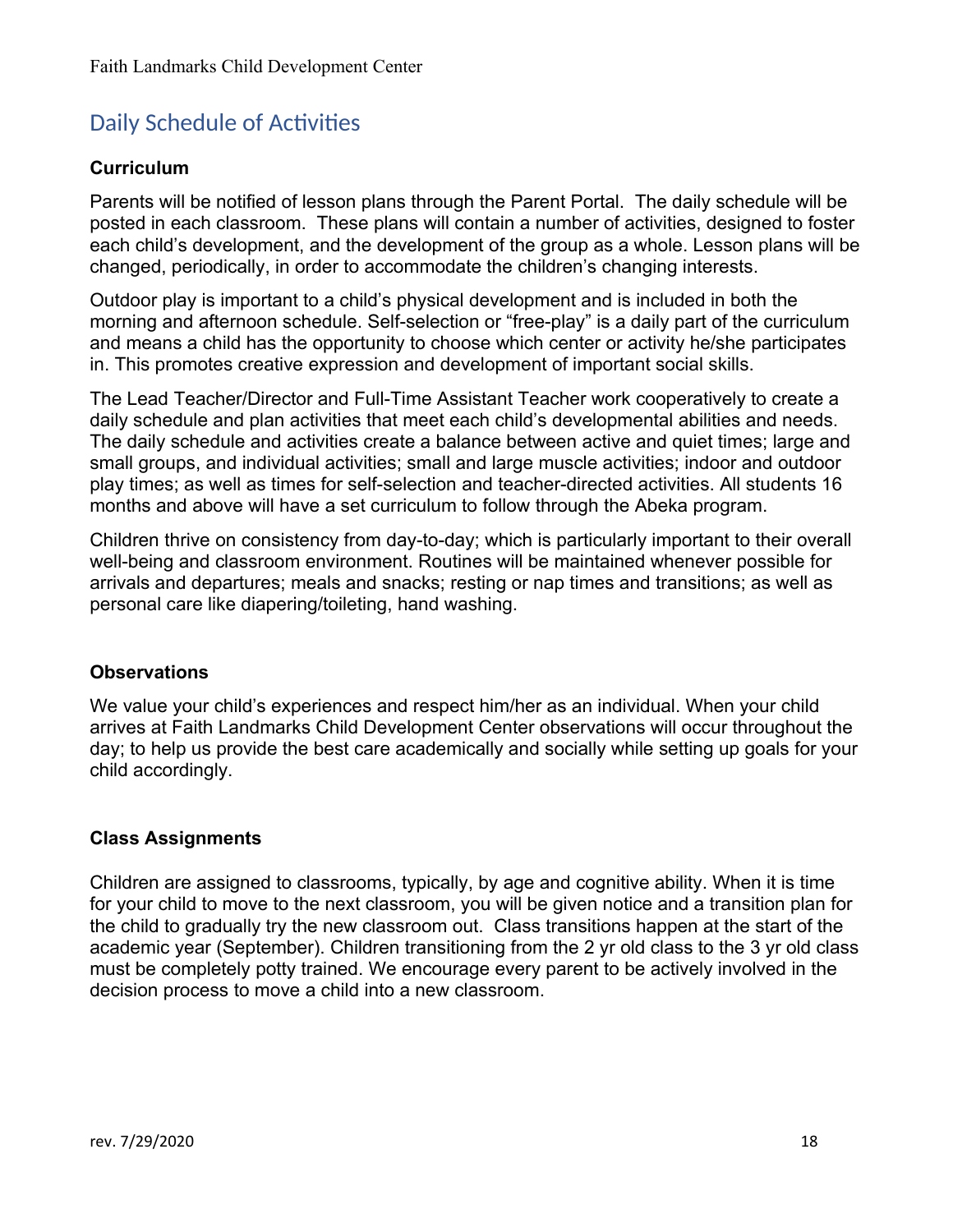# **Nap/Rest Time**

The Department of Social Services requires that all children be provided a regularly scheduled nap or rest time. Children will not be forced to sleep but may be encouraged to lie quietly for a period of time. The length of time a child should have to remain resting varies by child. A child that is disruptive during naptime may be taken to a more conducive environment when staff ratios exceed the requirements.

# **Educational/ Personal Care Needs and Supply**

Please review the infant, toddler and pre-school list for items to bring.

\*While care will be taken to keep your child's belongings within reach, please be advised that Faith Landmarks Child Development Center will not be responsible for your child's misplaced personal items\*

# **Food Guidelines for Birthdays, Holidays and Center Events**

Children are welcome to bring in special treats to celebrate a birthday or holiday. Due to various food allergies and dietary restrictions in our classrooms, we recommend supplying store-bought snacks still in the original packaging and processing that does not include nuts. Parents must check with your child's teacher before bringing any homemade snacks. The Center suggests treats be pre-packaged and individually wrapped, or store-bought cakes, cookies etc.

# **Parent Teacher Conferences and Communications**

Periodic parent/teacher conferences are scheduled to discuss your child's development and progress and include child observations. A conference may be requested at any time by the parent(s) if there are questions concerning a child's progress or a specific problem.

# **Graduation Ceremony for Rising Kindergartners**

We will plan a graduation ceremony every year at the end of May or beginning of June for the children who are progressing on to Kindergarten (K5).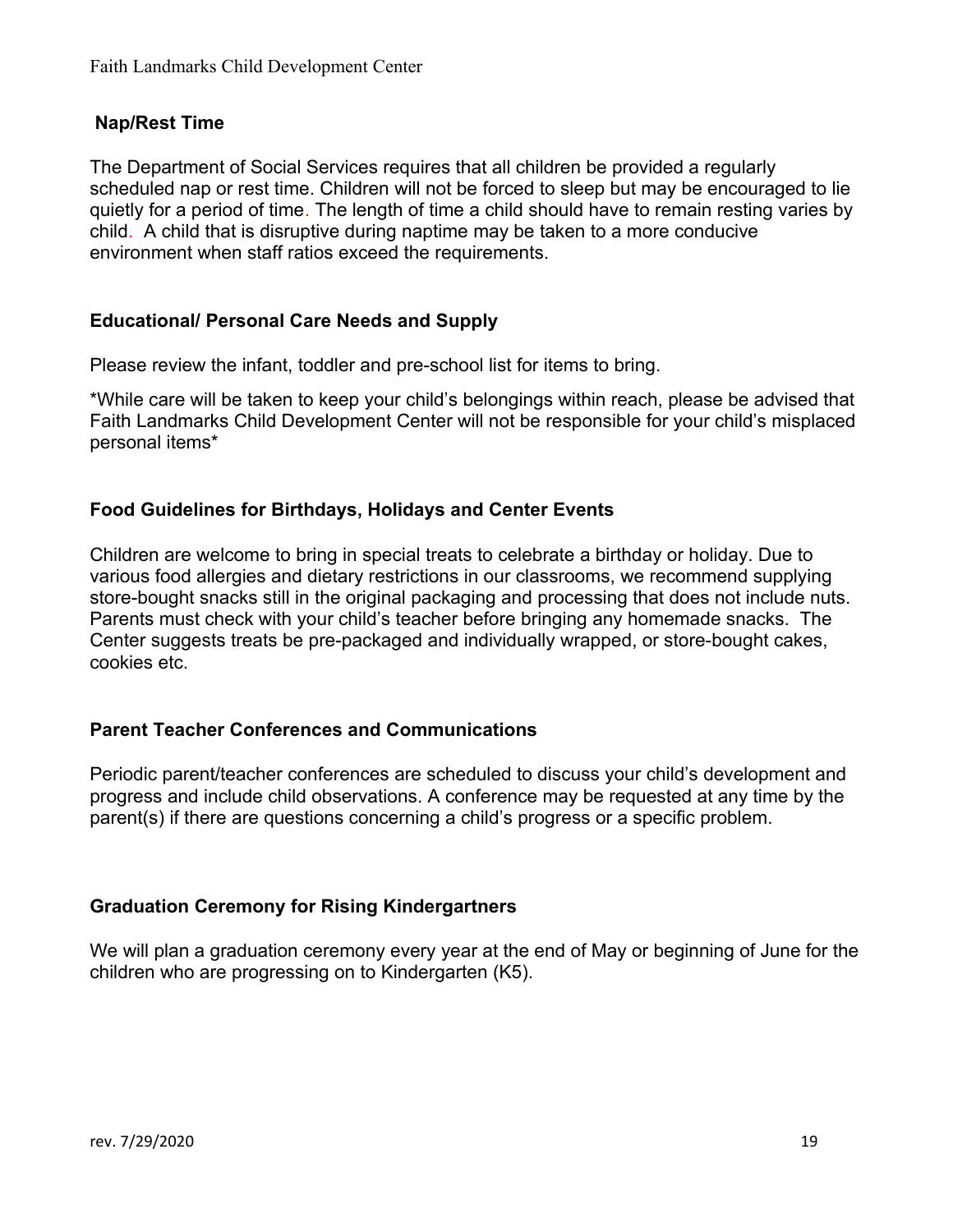#### **Disciplinary Policy**

Faith Landmarks Child Development Center Staff has a responsibility to guide, correct and socialize children toward appropriate behaviors. These actions often are called child guidance and discipline. Positive guidance and discipline are crucial because they promote children's self-control, teach children responsibility and help children make thoughtful choices. The more effective caregivers are at encouraging appropriate child behavior, the less time and effort adults will spend correcting children's misbehavior.

Effective guidance and discipline focus on the development of the child. They also preserve the child's self-esteem and dignity. Actions that insult or belittle are likely to cause children to view their caregivers negatively, which can inhibit learning and can teach the child to be unkind to others. However, actions that acknowledges the child's efforts and progress, no matter how slow or small, is likely to encourage healthy development. Teaching children selfdiscipline is a demanding task. It requires patience, thoughtful attention, cooperation and a good understanding of the child. Faith Landmarks Child Development Center staff will use only positive guidance techniques from a heart of love which comes from our Savior.

#### **Responding to Behavior**

Below are strategies Faith Landmarks Child Development Center staff will use to respond to child misbehavior:

• Redirection

This strategy will be used most frequently when working with young children. If a child is not following the rules or being uncooperative, staff will quickly get the child's attention and introduce another activity

• Logical consequences

These are structured consequences that follow specific misbehaviors. The child should be able to see how the behavior and the consequence are directly related.

• Participate in the solution

If a child damages something, he/she needs to help in fixing it or in cleaning up. If a child causes someone distress, he/she should help in relieving that.

• Natural consequences

Allowing children to experience the consequences of their behavior is also called learning the hard way; *and will only be allowed when they will not endanger the child's health or safety.* 

• "Take a break" or "Calm down chair"

In some instances, a child may need to be removed from a particular situation in which he/she has become overwhelmed or destructive. The child will be directed to "take a break" or sit in the "calm down chair." This strategy gives the child a chance to calm down, regain control, and reflect quietly on her or his behavior away from others. Once the child has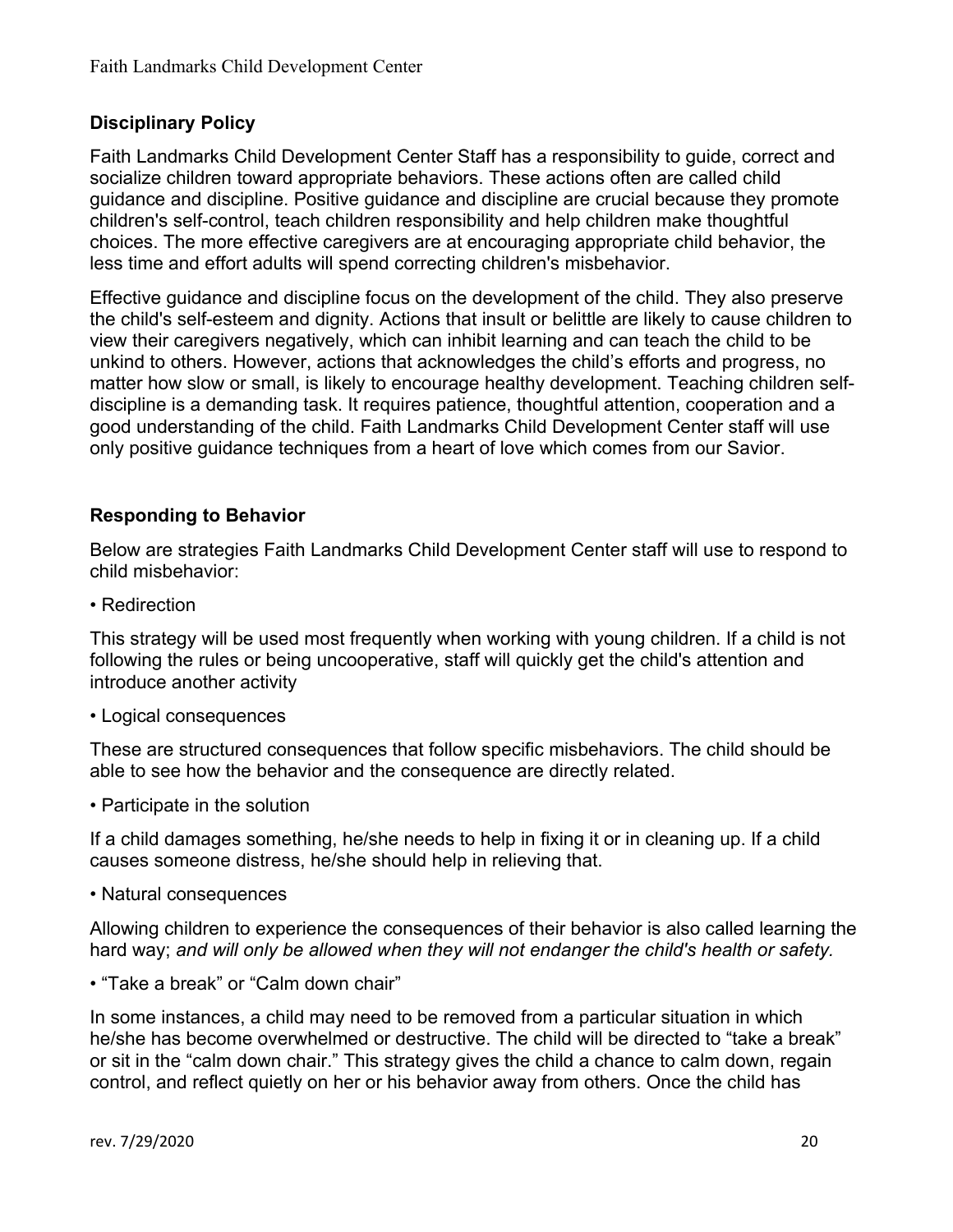calmed down, staff will talk with the child about the actions that led up to and resulted in needing a break or being sent to the calm down chair.

If these actions do not help in reducing or changing behavior the following will take place:

1. Staff will report behavior and what strategies have been attempted to the Lead Teacher/Administrator.

2. The Lead Teacher/Administrator will observe the child and meet with the Teacher to develop a behavior management plan.

3. The behavior management plan will be discussed with the parent and then put into practice.

4. The Lead Teacher/Administrator, Teacher and Assistant Teachers, and parents will evaluate the behavior management plan. If needed, adjustments will be made.

*\*\* If a child's behavior becomes threatening to themselves, other children, staff or teachers, the child will be removed from the classroom and possibly the program for a period of time.* 

# **Corporal Punishment Policy**

**Faith Landmarks Child Development Center prohibits corporal punishment of any kind**, **cruel, or severe punishment, humiliation, or verbal abuse. No child will be denied food as a form of punishment, nor punished for soiling or wetting their clothing.**

# **Biting Policy**

Biting is a behavior that usually appears between the ages of one and three years. While biting is an age-appropriate behavior, it is important to remember it is also an unacceptable behavior in a childcare environment. However, biting is not something to blame on children, their parents, or their teachers. There are a variety of strategies implemented at Faith Landmarks Child Development Center to prevent and stop biting. They are as follows:

- The biting child is stopped and told, "Stop biting. Biting hurts" in a calm, but firm voice.
- The biting child is removed from the situation. Depending upon the observed motive for the bite, the separation may include re-direction or meeting the child's needs.
- Appropriate first aid will be provided to the child who was bitten. Bite will be washed with soap and water; cold compress will be applied to reduce pain and swelling. A bandage will be applied if necessary.

It is important to explore the reasons for biting when it occurs. Teachers will work with parents to gather information about the child's behavior and begin observations to determine the reasons for biting. Once triggers are identified, staff will work on prevention strategies and start teaching replacement skills.

All information is confidential, and names of the children involved in the incident are not shared between parents. In addition, biting is always documented on an Incident/Accident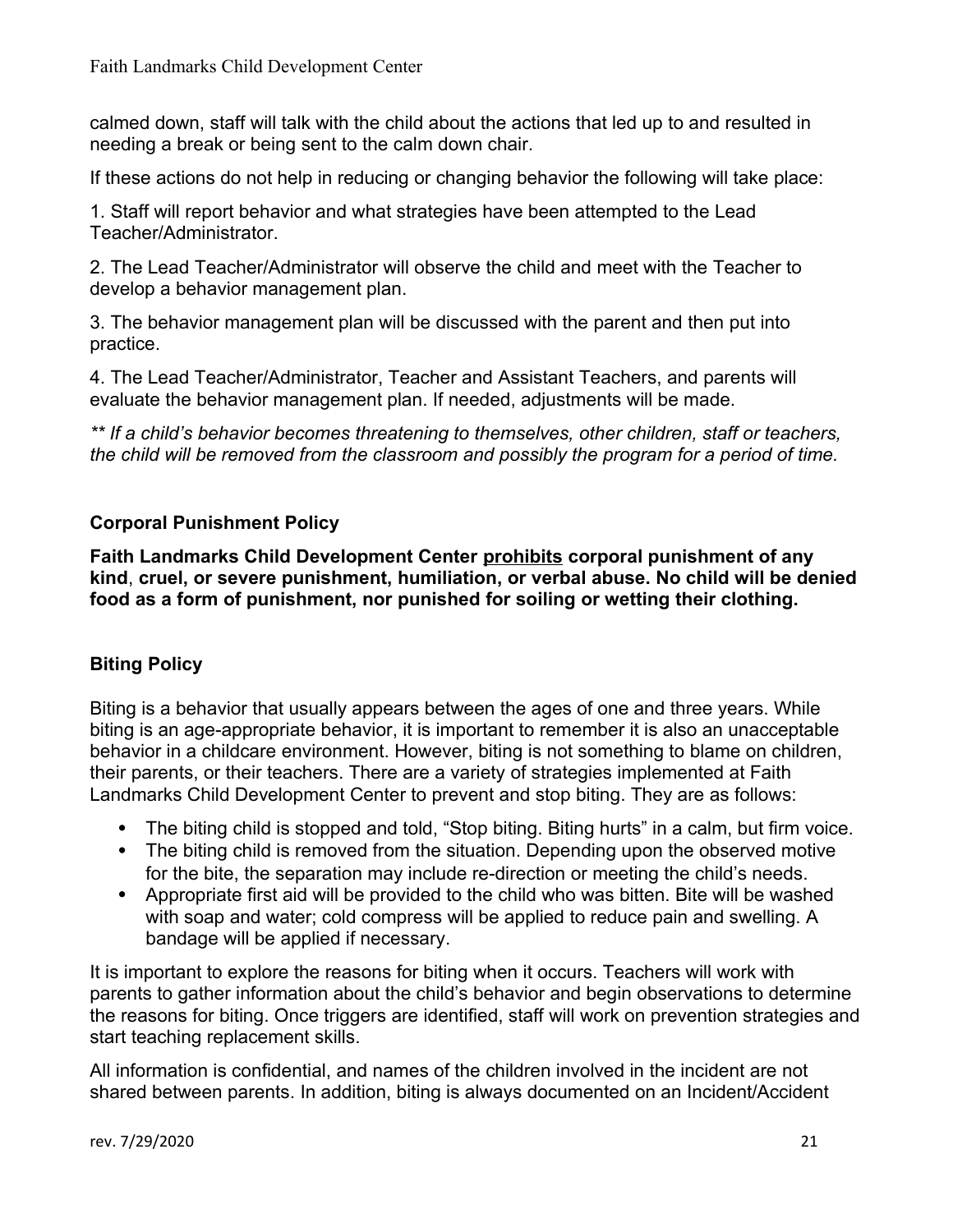Report which is completed and signed by a teacher and parent. A copy is provided to the parent and the original kept in the child's permanent enrollment file in the office.

# **Removal of a Child from a Classroom**

In rare instances, children may be brought to the main office and the Administrator will assist the child in calming down.

If at any time a child's behavior becomes threatening to themselves, other children, staff or teachers, parents will be immediately notified.

If a behavior problem presents itself, every attempt will be made to remedy the situation. However, dismissal of a child for behavior problems will be at the sole discretion of Faith Landmarks Director and Administration. Please do not be discouraged if your child is disciplined. Children act out and test out limits at all stages of development. The behavior will pass as long as we are all consistent. You will be notified of any behavior we feel should be reinforced at home.

# **Dress Code Policy**

#### Clothing

Children are engaged in various activities during the course of the day; some of these activities can be messy, and/or athletic in nature. Additionally, children are engaged in outdoor play daily, weather permitting. Due to these activities, children are required to be dressed in seasonably appropriate, and comfortable clothing.

Coats, hats, gloves, scarves and winter boots must be provided in the winter months. It is not necessary for the children to wear their winter boots to school. Teachers will change the children into their winter boots when they go outdoors. Children are not permitted to wear open toed, and/or open backed shoes. The most appropriate type of shoes for participation in school activities are rubber-soled, sneakers/tennis shoes.

All clothing items must be clearly labeled with the child's first and last name. This includes coats, hats, gloves, scarves, and boots.

Faith Landmarks Child Development Center or its Staff is not responsible for lost or damaged items of clothing.

# **Jewelry**

Children are not permitted to wear jewelry of any kind. It is a safety hazard for your child as well as the other children enrolled in the program. In addition, Faith Landmarks Child Development Center or Staff will not to be responsible for lost or stolen valuables. It is the parents' responsibility to enforce this policy with their children.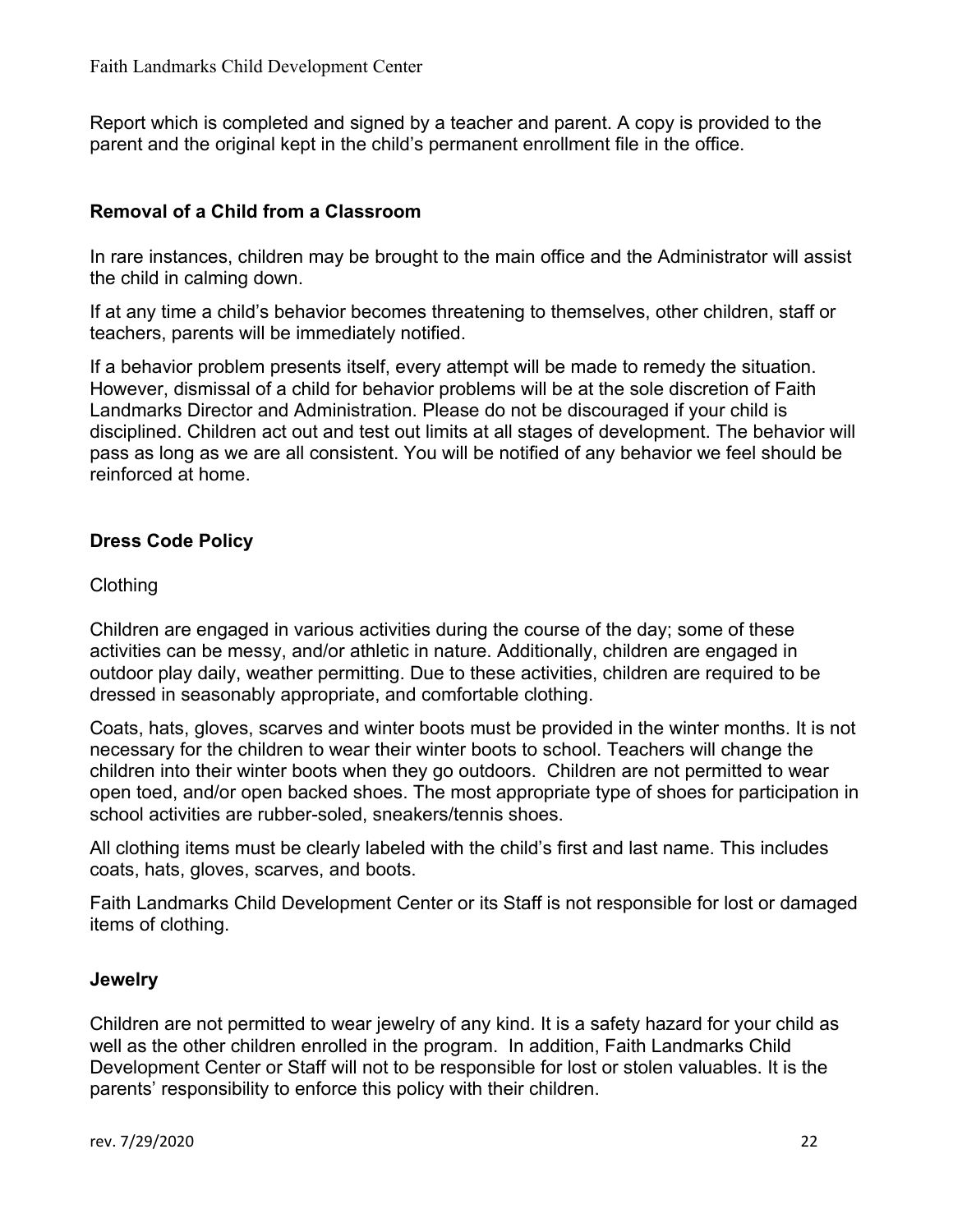Faith Landmarks Child Development Center or Staff is not responsible for damage to or loss of and articles of clothing.

# **Parent Participation and Volunteer Policy**

Parents are invited and encouraged to be involved in their child's school activities. There are many ways in which parents can participate and volunteer at the Center. Parents may volunteer to read in the classroom, assist teachers, and/or coordinate special events or donate items. Teachers will have posted in their classrooms any needs or volunteer opportunities available.

**Please note that any parent who volunteers in the classroom will be required to pay for and secure all criminal background checks, as required by our licensing regulations. Fingerprints must be obtained at a DSS field office. Please see the Director for the background investigation guidelines.**

Parents with court orders detailing custodial arrangements will only be permitted to volunteer on days in which they are afforded custody (joint/shared custody arrangement) as per the court order.

Faith Landmarks Child Development Center reserves the right to make or revoke Volunteer assignments.

# Health and Safety Policy

Faith Landmarks Child Development Center may accept children with disabilities, however, an evaluation must be done to determine if the center is equipped to provide adequate and safe care which is our primary concern. Each case is determined individually.

#### **Children with Food or Severe Allergies**

For the safety of your child, parents are required to provide a signed copy of the

"Authorization for Emergency Care for Children with Severe Allergies" form, detailing any allergies, food or otherwise, from which their child suffers, at the time of enrollment or when the allergy is discovered. This form must be completely filled out by the child's physician and parent(s) or legal guardian(s), and must be updated every six months, or more frequently, as needed. In addition to this form, parents must provide a copy of any additional physician's orders and procedural guidelines relating to the prevention and treatment of the child's allergy. This form can be obtained by request from the Center Administrator. Parents must also execute a "Release and Waiver of Liability for Administering Emergency Treatment to Children with Severe Allergies" form. Any medication required to treat an allergic reaction must be provided in accordance with the Medication Policy detailed herein.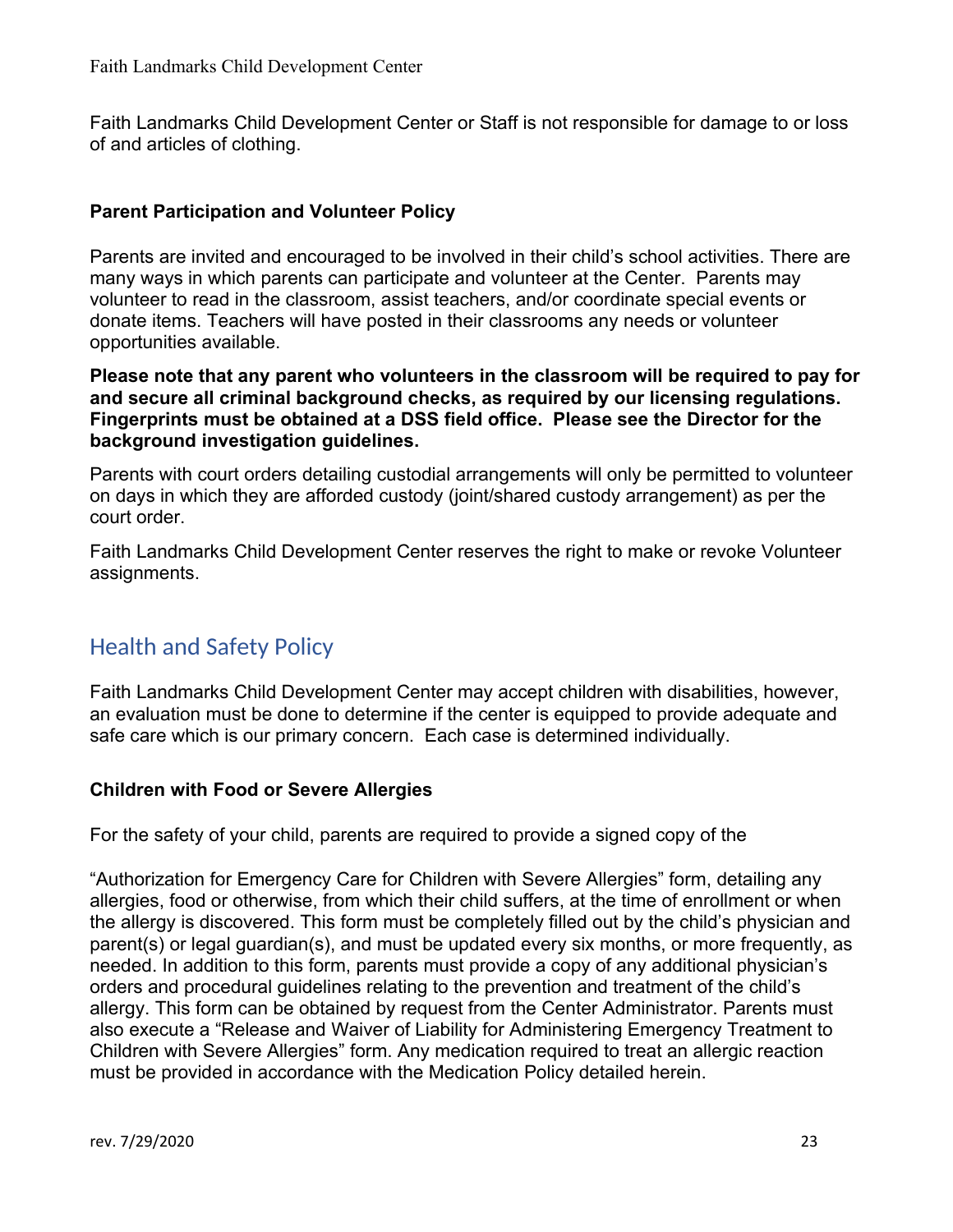# **Handwashing Training for Children**

## **Your child will be trained to wash their hands at the following times:**

- Upon arriving at the center
- After using the toilet
- Before and after meal times
- Before and after using the group toys and learning centers
- After coming indoors from the playground

**\*\***Frequent hand washing with soap and warm running water for at least 20 seconds is the most effective way to reduce and prevent the spread of illnesses like diarrhea, the flu, and conjunctivitis (pink eye).

# **Soiled Clothing**

In an effort to reduce the risk of contamination and disease in the center, soiled clothing will not be rinsed at the center, but will be double bagged and placed with the child's belongings to be taken home and washed.

# **Communicable Diseases**

# **Notice of Exposure & Reporting Disease**

If a child or staff member is found to have a communicable disease, a notice will be posted on the door of all affected classrooms. Additionally, families who have provided an email address will receive email notification of the illness.

In the event a child is reported to have a communicable disease, the Administrator will notify the health department. If a Child is diagnosed or otherwise shows signs of a communicable disease Parents will be immediately notified and are required to pick up an ill child within 45 minutes of notification by phone. If a parent is reached, but cannot pick their child up, it becomes the parent's responsibility to arrange for alternate pick up with someone listed on the child's emergency contact form. The staff will not continue to call those listed on the emergency contact list once a parent is reached. If a parent cannot be reached, the staff will begin to call the people listed on the emergency contact form, until arrangements can be made for the child to be picked up.

Children will be excluded from participation in the program if they exhibit symptoms of any communicable disease. They will not be permitted to return to the program until they are no longer contagious. Guidelines for determining the contagious period for a specific illness are based on the recommendations by the American Academy of Pediatrics. Children must present a doctor's note stating they are no longer contagious and can return to the program.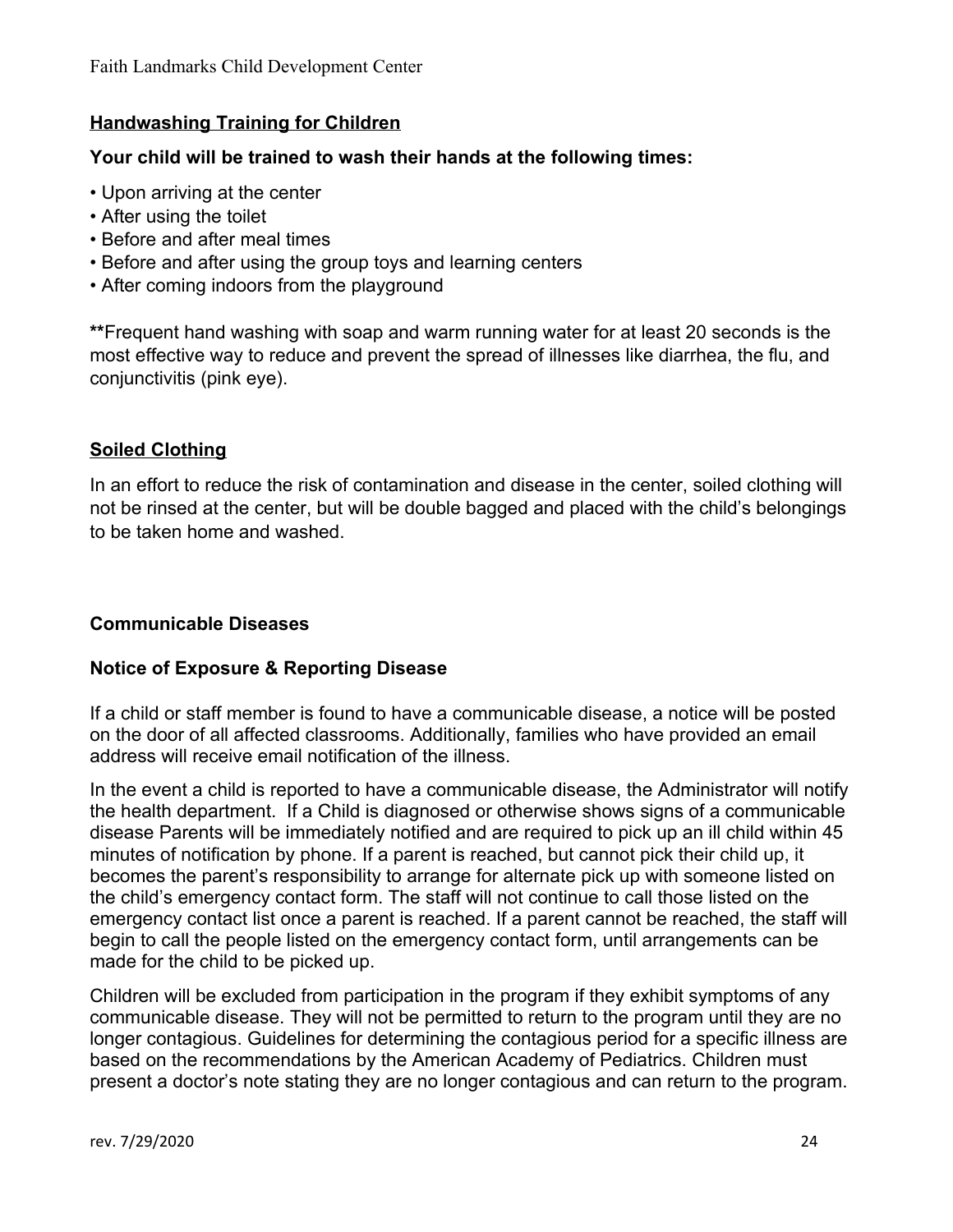Faith Landmarks Child Development Center reserves the right to refuse to allow a child to return if the center director or designee believes the child to be too ill to participate in the program. Children excluded from the program due to a fever may not return to the program until they are fever free, without fever reducing medication, for 24 hours. If your child is sent home due to a fever, he/she is not permitted to return to the program the following day at a minimum. A fever is defined as a temperature reading on a thermometer of at least 101 degrees Fahrenheit or more as taken under the arm. Children are required to be excluded from the program for loose bowels, or diarrhea, which occur 3 or more times in a 24 hours period of time. Children may return to the program when normal bowel movements resume. If your child will be absent due to illness, we request that you notify the center Administrator. This enables our faculty to keep track of any illnesses, which may occur at our school. This information will only be shared with faculty on a "need to know" basis. If your child has a communicable disease, we ask that you share the diagnosis with the center director, so that the parents of the children in the school maybe notified that a communicable disease is present. Once again, only the communicable disease information will be shared. Faith Landmarks Child Development Center will take all measures necessary to protect your child's confidentiality.

You are not required to disclose this information by law, and your continued enrollment will not be based whatsoever on your decision to share, (or not) the reason for your child's absence from school. The list of illness that prevents a child from entering the classroom is listed below.

# **Dispensing Medication and Illnesses Policy**

# **Commonly Observed Illness**

Our first priority at Faith Landmarks Child Development Center is providing a healthy, safe learning environment for all children. Children/staff will be sent home as soon as possible if any of the following is experienced: an illness prevents the child from participating comfortably in activities (as determined by the staff); an illness results in a greater need for care than the staff can reasonably provide without compromising the health or safety of other children in the classroom; or a child is experiencing any of the following conditions.

• Fever of 100.4° or greater, before taking fever-reducing medicine, until 24 hours symptom free without fever reducing medication

• **Signs/symptoms of severe illness**, including: lethargy, uncontrolled coughing, inexplicable irritability or persistent crying, difficulty breathing, and/or wheezing

• **Diarrhea** (not associated with diet changes or medications) (Two instances) until diarrhea stops for 24 hours or the continued diarrhea is deemed not be infectious by a licensed health care professional.

• **Blood** in stools not explainable by dietary change, medication, or hard stools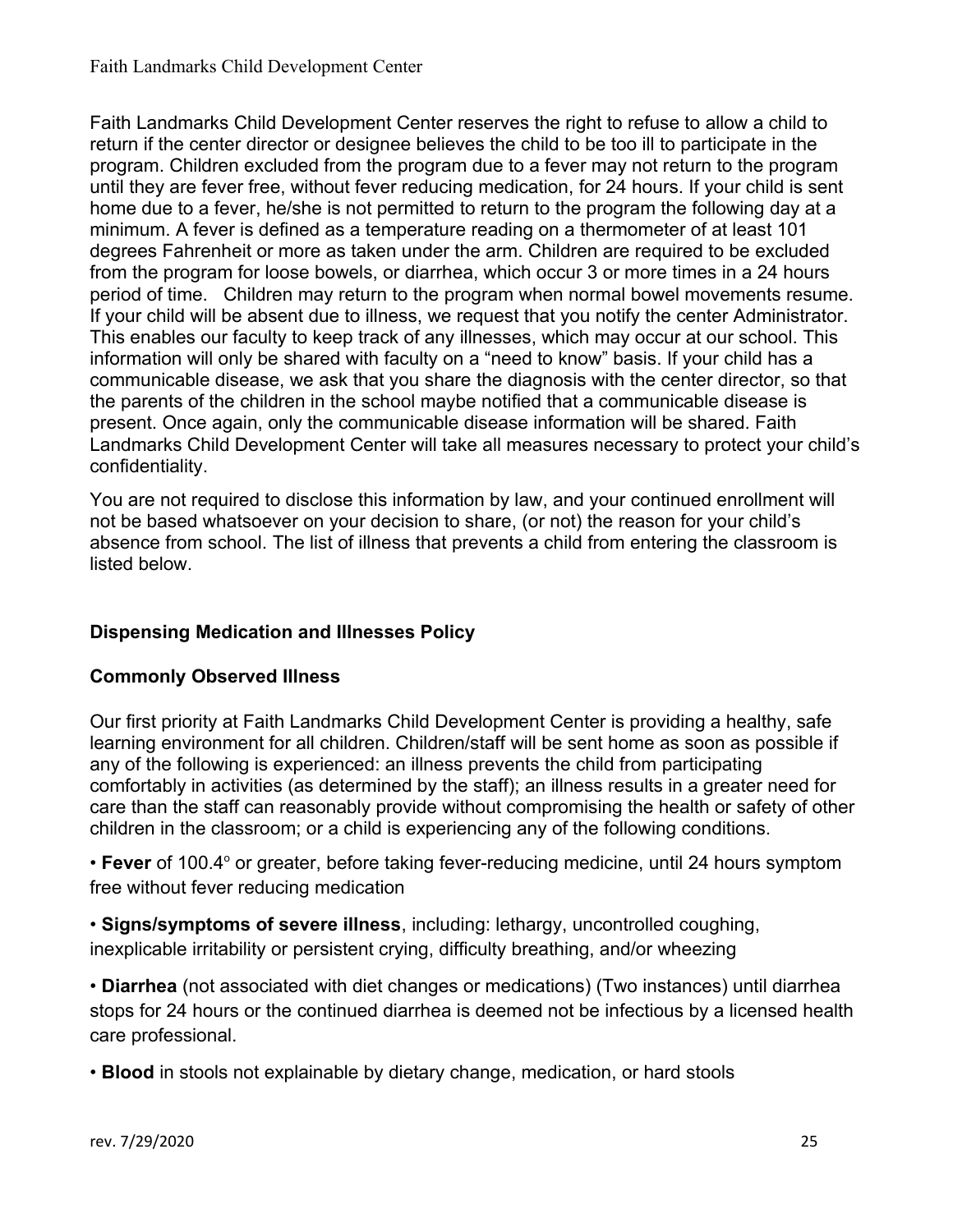• **Vomiting** (One instance) the child can return after vomiting has been resolved for 24 hours or until a health care provider determines the cause for vomiting is not contagious and the child is not in danger of dehydration

• **Persistent abdominal pain** (continues more than 2 hours) or intermittent pain associated with fever or other signs/symptoms of illness

• **Mouth sores** with drooling, unless a health care provider determines the sores are not contagious

• **Rash** until a physician determines that these symptoms do not indicate a communicable disease

- **Pink eye** (conjunctivitis) until after treatment has been initiated for 24 hours
- **Head lice**, from the end of the day until after first treatment
- **Scabies**, until after treatment has been completed

• **Tuberculosis**, until a health care provider states that the child is on appropriate therapy and can attend child care

- **Impetigo**, until 24 hours after treatment has been initiated
- **Hand Foot and Mouth** sores have dried and crusted and no fever
- **Strep throat**, until 24 hours after initial antibiotic treatment and cessation of fever
- **Chicken pox**, until all sores have dried and crusted (usually 6 days)
- **Pertussis**, until 5 days of appropriate antibiotic treatment has been completed
- **Mumps**, until 9 days after onset of symptoms
- **Hepatitis A virus**, until 1 week after onset of illness
- **Measles**, until 4 days after onset of rash
- **Rubella**, until 6 days after onset of rash
- **Unspecified** respiratory tract illness accompanied by another illness which

requires exclusion

• **Herpes simplex**, with uncontrollable drooling

A child who becomes ill while at Faith Landmark Child Daycare Center must be removed from the classroom in order to limit exposure of other children to communicable disease. An ill child will be sent to the office to wait for his/her parent to arrive.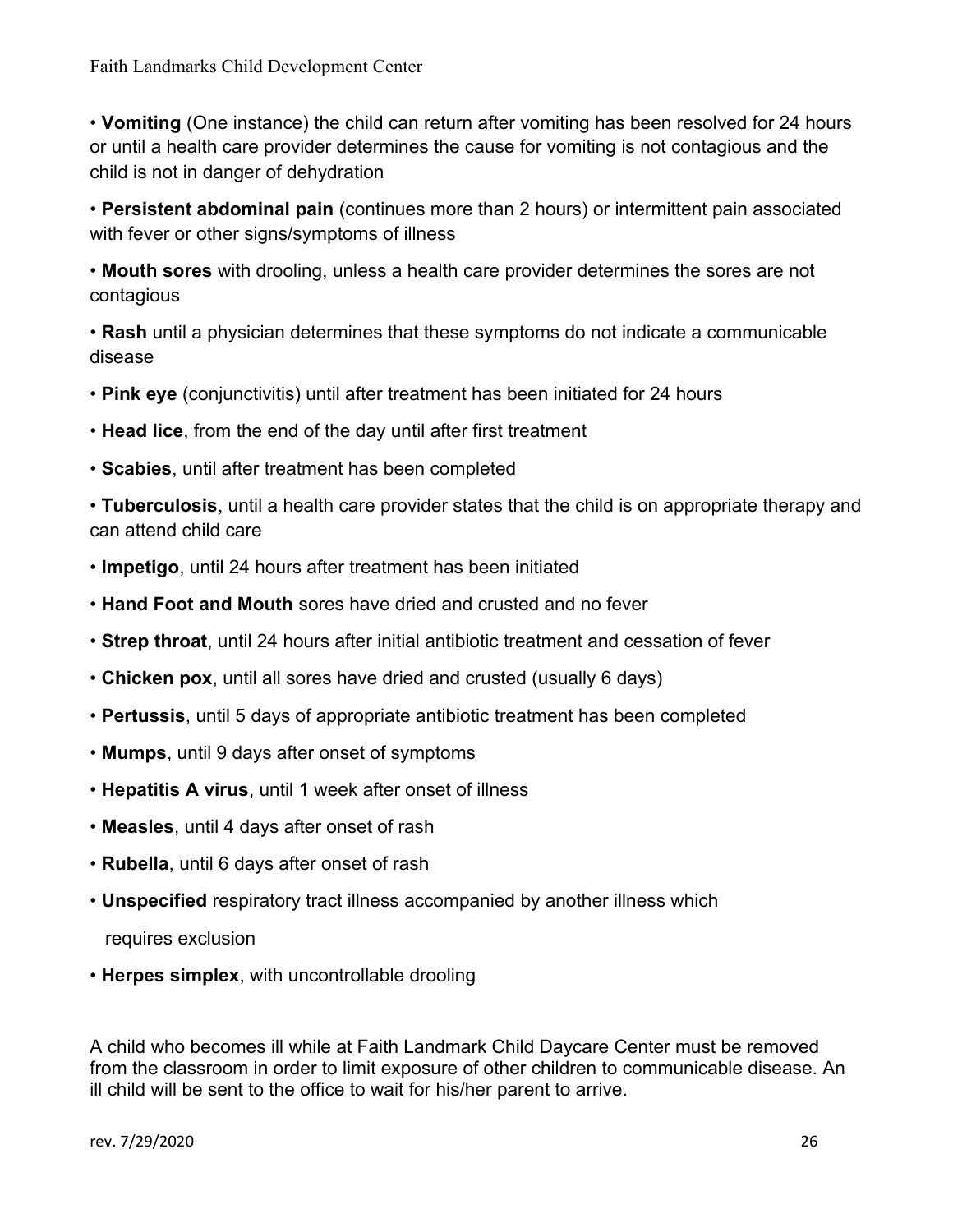Faith Landmark Child Daycare Center reserves the right to make the final determination of exclusion due to illness.

Any exceptions to our illness policy will require a written note from a licensed health care professional stating that the child is not contagious.

#### **Medicine Administration**

Faith Landmarks Child Development Center will only dispense prescription medication that is in the original, labeled container, and is accompanied by a doctor's note with explicit dosage and administration instructions, when a certified MAT employee is present. **The MAT employee will only give medication to the child for whom the doctor's note is written and for whom the medication container is labeled. One doctor's note per course of treatment is required and must identify the dates that the medication is to be given.**

Parents are required to complete a Medication Form each day that medication is to be dispensed. Medication Forms can be obtained from your center director. Medication Forms, doctor's notes and medication are to be turned into the center director. ONLY A CERTIFIED MEDICATION ADMINISTRATION TECHNICIAN working for Faith Landmarks Child Development Center will dispense fever reducing/pain medication (ex. Children's Tylenol, Children's Motrin) on an as needed basis, with a doctor's note detailing the recommended reasons for administration and appropriate dosage. Parents are required to supply an unopened bottle of the fever reducing/pain medication clearly labeled with their child's name. (One note and bottle of fever reducing/pain medication is required per child.)

Prior to administering fever reducing/pain medication, staff will contact a parent or person listed on emergency contact form, if a parent cannot be reached, to inform them of our need to administer the medication. Staff will also inform the parent or emergency contact person if it is necessary for the child to be picked up due to illness. Refer to the policy listed above regarding picking up ill children.

Parents are responsible for ensuring that all prescription medication is properly labeled by a pharmacist and replaced prior to the expiration date.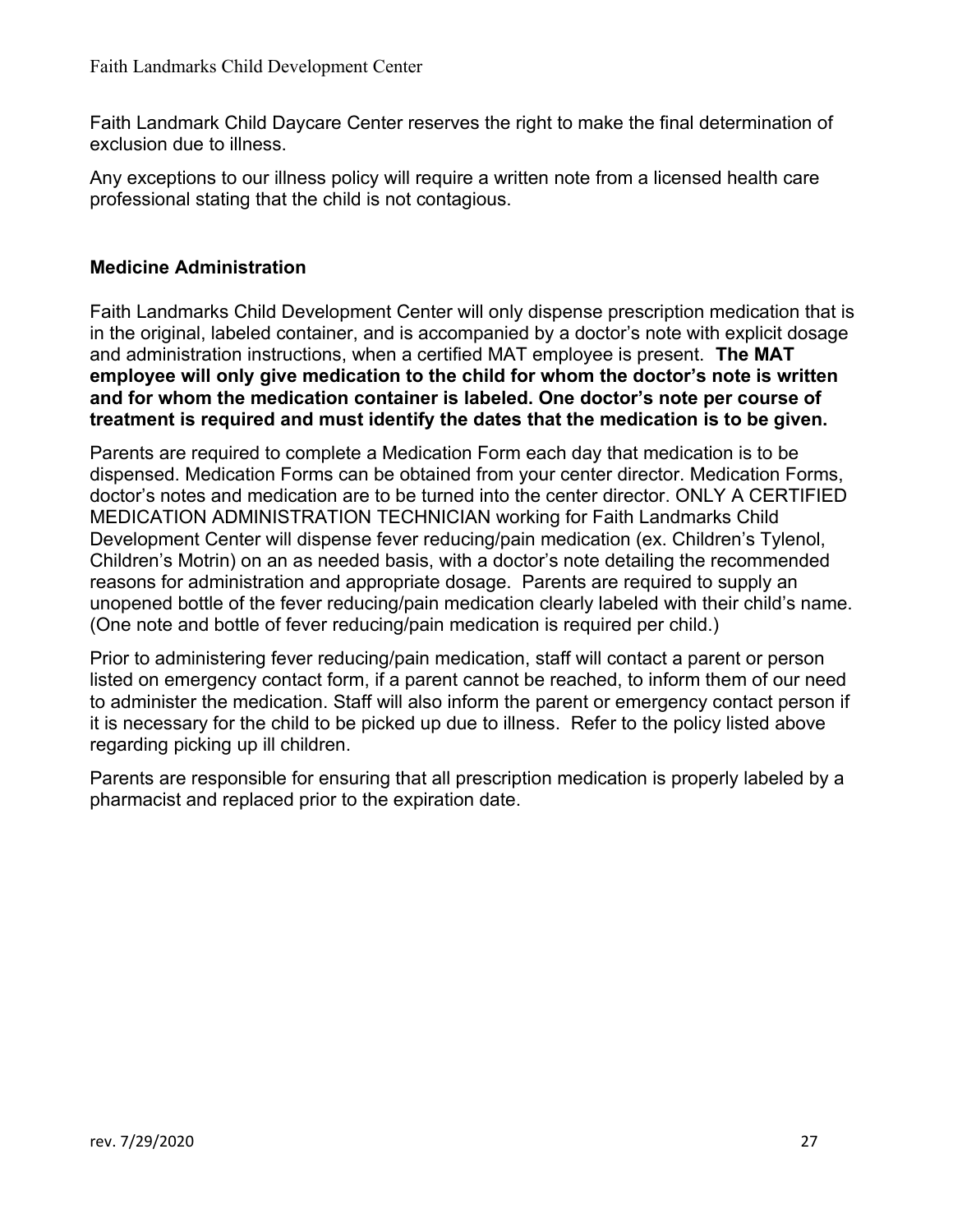#### **Fire and Emergency Drills**

FLCDC FIRE DRILLS WILL be initiated by Faith Landmarks Ministries during the academic school year and the summer session. The Administrator will maintain records of all drills. In addition, Center fire drill exit procedures will be practiced and administered by the Lead Teacher/Administrator as directed**.** 

#### **Incidents/Accidents Reports and Documentation**

Should your child be involved in an incident/accident during the school day, a staff member will complete an Incident/Accident Report.

Staff members shall document accidents and incidents that occur at Faith Landmarks Child Development Center using an Accident/Incident Report. If the injury is serious, a parent will be contacted before pick-up. Parents are required to sign the Incident or Accident reports the day of pick-up. Upon request a copy may be given to the parent. Should there be a need to have an in-depth conversation regarding the incidence or accident it is requested that you schedule a meeting to not disrupt class ratios. All diligence will be given to address your concerns on the same day, however, if further information is needed, a meeting time will be scheduled.

A full report detailing all injuries requiring medical attention will be filed with the VA Department of Social Services, once per year, as required by law. (§ 63.2-1716)

\*Failure to sign and return an Incident/Accident report within a 24-hour time-period will result in your child's exclusion from the program until such time as the Report is returned signed.

# Food and Mealtimes

Faith Landmarks Child Development Center does NOT currently participate in the Federal Food Program. FLCDC will serve breakfast and lunch Monday through Friday. Breakfast will be served between 7:30 – 8:30 AM. Lunch will be served at 11:30 AM. If food service must be suspended for any reason, parents will be notified in advance through the Parent Portal. Food and beverages must be labeled with the child's name and the date it was given.

\*Parents whose children are still taking breastmilk must bring milk in a baby bottle labeled "Breastmilk" and the date that it was given. For health and safety precautions all milk will not be kept out, heated and unrefrigerated for more than an hour. Therefore, if your child takes a bottle at 10:00am, he/she has until 11:00am to finish the bottle, at which time the leftover milk will be discarded.

#### **Infant classrooms**

Parents are required to complete a feeding schedule for their child on a weekly basis, or as the child's feeding requirements change. Staff will inform the parent daily on what the child